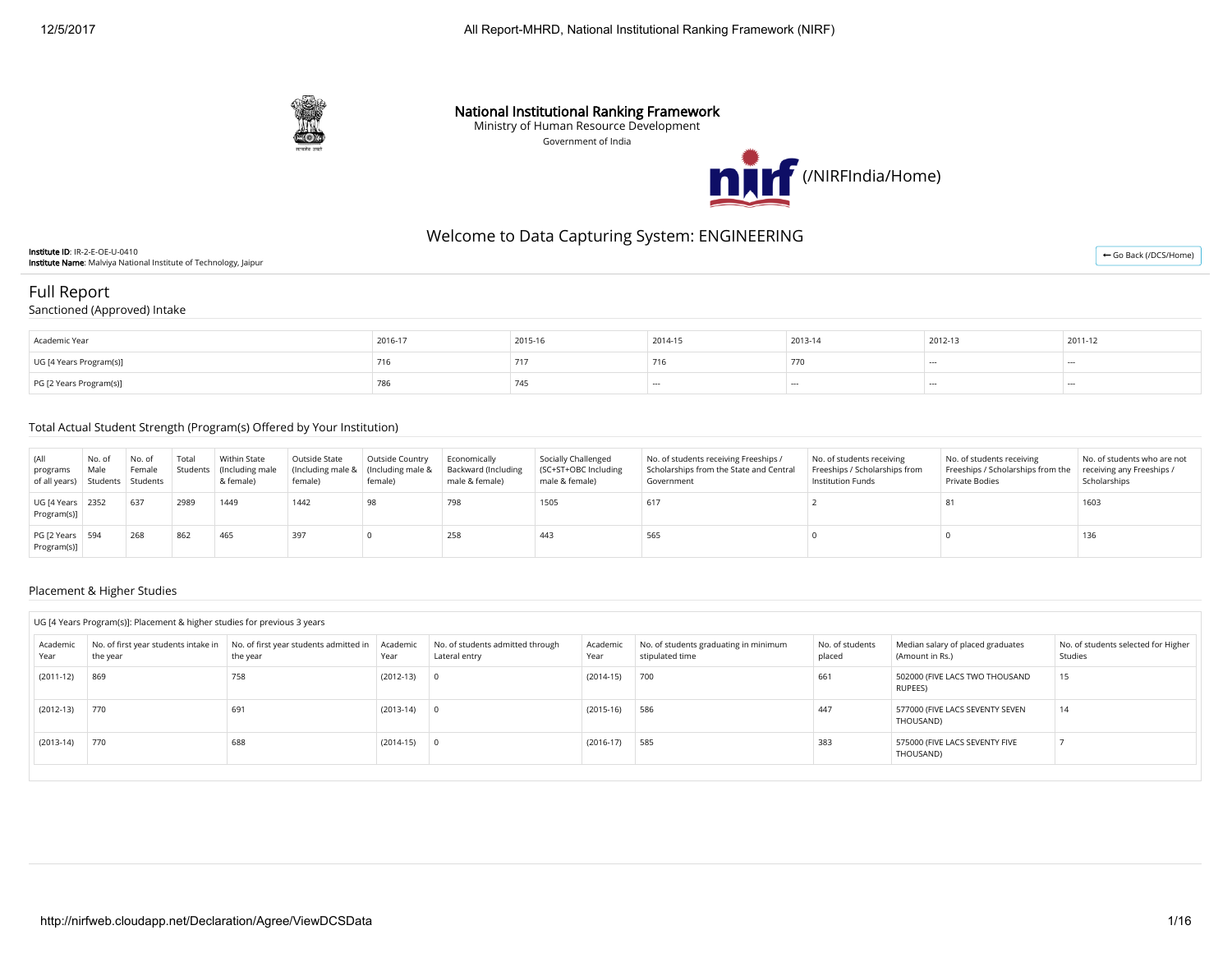| PG [2 Years Program(s)]: Placement & higher studies for previous 3 years |     |     |             |                                                                                                                                                                                                                                |    |                                              |    |  |  |
|--------------------------------------------------------------------------|-----|-----|-------------|--------------------------------------------------------------------------------------------------------------------------------------------------------------------------------------------------------------------------------|----|----------------------------------------------|----|--|--|
|                                                                          |     |     |             | Academic Year   No. of first year students intake in the year   No. of first year students admitted in the year   Academic Year   No. of students graduating in minimum stipulated time   No. of students placed   Median sala |    |                                              |    |  |  |
| $(2013-14)$                                                              | 586 | 441 | $(2014-15)$ | 326                                                                                                                                                                                                                            |    | 411000 (FOUR LACS ELEVEN THOUSAND RUPEES) 13 |    |  |  |
| $(2014-15)$                                                              | 619 | 440 | $(2015-16)$ | 362                                                                                                                                                                                                                            | 69 | 577000 (FIVE LACS SEVENTY SEVEN THOUSAND)    | 18 |  |  |
| $(2015-16)$                                                              | 745 | 443 | $(2016-17)$ | 345                                                                                                                                                                                                                            | 68 | 477000 (FOUR LACS SEVENT SEVEN THOUSAND)     |    |  |  |
|                                                                          |     |     |             |                                                                                                                                                                                                                                |    |                                              |    |  |  |

#### Ph.D Student Details

| Ph.D (Student pursuing doctoral program till 2016-17; Students admitted in the academic year 2017-18 should no be entered here). |         |                       |         |         |  |  |  |  |
|----------------------------------------------------------------------------------------------------------------------------------|---------|-----------------------|---------|---------|--|--|--|--|
|                                                                                                                                  |         | <b>Total Students</b> |         |         |  |  |  |  |
| Full Time                                                                                                                        |         | 383                   |         |         |  |  |  |  |
| Part Time                                                                                                                        |         | 141                   |         |         |  |  |  |  |
|                                                                                                                                  |         |                       |         |         |  |  |  |  |
| No. of Ph.D students graduated (including Integrated Ph.D)                                                                       |         |                       |         |         |  |  |  |  |
|                                                                                                                                  | 2016-17 |                       | 2015-16 | 2014-15 |  |  |  |  |
| Full Time                                                                                                                        | 32      |                       | 26      |         |  |  |  |  |
| Part Time                                                                                                                        | 28      |                       | 21      | 16      |  |  |  |  |

## Financial Resources: Utilised Amount for the Capital & Operational expenditure for previous 3 years

| 2016-17                                                                                              | 2015-16                                                                                             | 2014-15                                                                                       |
|------------------------------------------------------------------------------------------------------|-----------------------------------------------------------------------------------------------------|-----------------------------------------------------------------------------------------------|
| <b>Utilised Amount</b>                                                                               | <b>Utilised Amount</b>                                                                              | <b>Utilised Amount</b>                                                                        |
|                                                                                                      |                                                                                                     |                                                                                               |
| 14238558 (one crore forty two lakh thirty eight thousand<br>five hundred fifty eight only)           | 31129376 (three crore eleven lakh twenty nine thousand<br>three hundred seventy six only)           | 13893179 (one crore thirty eight lakh ninety three thousand<br>one hundred seventy nine only) |
| 61173280 (six crore eleven lakh seventy three thousand two<br>hundred eighty only)                   | 215065530 (twenty one crore fifty lakh sixty five thousand<br>five hundred thirty only)             | 173801505 (seventeen crore thirty eight lakh one thousand<br>five hundred five only)          |
| 0 (zero)                                                                                             | 2641235 (twenty six lakh forty one thousand two hundred<br>thirty five only)                        | 1580226 (fifteen lakh eighty thousand two hundred twenty<br>six only)                         |
| 2029658 (twenty lakh twenty nine thousand six hundred<br>fifty eight only)                           | 0 (zero)                                                                                            | 0 (zero)                                                                                      |
| 444522737 (forty four crore forty five lakh twenty two<br>thousand seven hundred thirty seven only ) | 152247271 (fifteen crore twenty two lakh forty seven<br>thousand two hundred seventy one only)      | 69073470 (six crore ninety lakh seventy three thousand four<br>hundred seventy only )         |
|                                                                                                      |                                                                                                     |                                                                                               |
| 689208898 (sixty eight crore ninety two lakh eight thousand<br>eight hundred ninety eight only)      | 413494853 (forty one crore thirty four lakh ninety four<br>thousand eight hundred fifty three only) | 373928010 (thirty seven crore thirty nine lakh twenty eight<br>thousand ten only)             |
| 250503845 (twenty five crore five lakh three thousand eight<br>hundred forty five only)              | 281800765 (twenty eight crore eighteen lakh seven hundred<br>sixty five only)                       | 11712648 (one crore seventeen lakh twelve thousand six<br>hundred forty eight only)           |
|                                                                                                      |                                                                                                     |                                                                                               |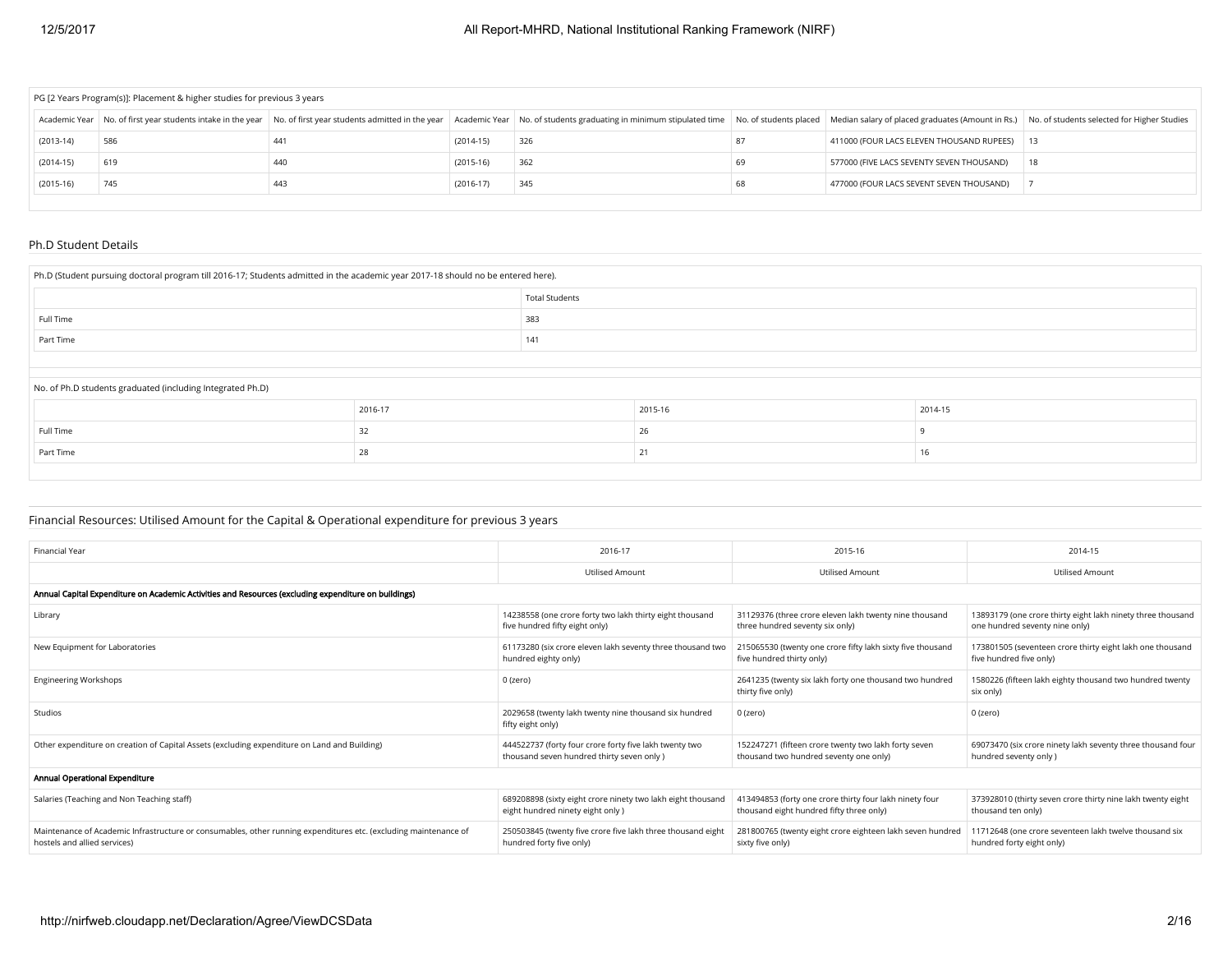| Financial Year                 | 2016-17                                                                    | 2015-16                                                                      | 2014-15                                                               |
|--------------------------------|----------------------------------------------------------------------------|------------------------------------------------------------------------------|-----------------------------------------------------------------------|
|                                | Utilised Amount                                                            | Utilised Amount                                                              | Utilised Amount                                                       |
| Seminars/Conferences/Workshops | 1268189 (twelve lakh sixty eight thousand one hundred<br>eighty nine only) | 2641235 (twenty six lakh forty one thousand two hundred<br>thirty five only) | 1580226 (fifteen lakh eighty thousand two hundred twenty<br>six only) |

## Earning From Patents(IPR)

| Financial Year                          | 2016-17 | 2015-16 | 2014-15 |
|-----------------------------------------|---------|---------|---------|
| Earning From Patents (Amount in Rupees) |         |         |         |
| Enter Amount in Words                   | Zero    | Zero    | Zero    |

## Sponsored Research Details

| Financial Year                           | 2016-17                                                                     | 2015-16                                                            | 2014-15                                                          |
|------------------------------------------|-----------------------------------------------------------------------------|--------------------------------------------------------------------|------------------------------------------------------------------|
| Total no. of Sponsored Projects          | 44                                                                          |                                                                    |                                                                  |
| Total no. of Funding Agencies            |                                                                             |                                                                    |                                                                  |
| Total Amount Received (Amount in Rupees) | 78433764                                                                    | 99915770                                                           | 21820892                                                         |
| Amount Received in Words                 | Seven crore eighty four lakh thirty three thousand seven hundred sixty four | Nine crore ninety nine lakh fifteen thousand seven hundred seventy | Two crore eighteen lakh twenty thousand eight hundred ninety two |

## Consultancy Project Details

| Financial Year                           | 2016-17                                                           | 2015-16                                                              | 2014-15                                                         |
|------------------------------------------|-------------------------------------------------------------------|----------------------------------------------------------------------|-----------------------------------------------------------------|
| Total no. of Consultancy Projects        | 265                                                               | 235                                                                  | 219                                                             |
| Total no. of Client Organizations        | 235                                                               | 125                                                                  | 110                                                             |
| Total Amount Received (Amount in Rupees) | 60844731                                                          | 51966732                                                             | 27605654                                                        |
| Amount Received in Words                 | Six crore eight lakh forty four thousand seven hundred thirty one | Five crore nineteen lakh sixty six thousand seven hundred thirty two | Two crore seventy six lakh five thousand six hundred fifty four |

## PCS Facilties: Facilities of physically challenged students

| 1. Do your institution buildings have Lifts/Ramps?                                                                                                     | Yes, in all the buildings |
|--------------------------------------------------------------------------------------------------------------------------------------------------------|---------------------------|
| 2. Do your institution have provision for walking aids, includingwheelchairs and transportation from one building to another for handicapped students? | Yes, in all the buildings |
| 3. Do your institution buildings have specially designed toilets for handicapped students?                                                             | Yes, in all the buildings |

| <b>Faculty Details</b> |  |  |  |
|------------------------|--|--|--|
|                        |  |  |  |
|                        |  |  |  |

| Gender Qualification Experience (In Months) Is Associated Last Year Currently working with institution? Joining Date Leaving Date Association type<br>Srno Name<br>Age Designation |  |  |
|------------------------------------------------------------------------------------------------------------------------------------------------------------------------------------|--|--|
|------------------------------------------------------------------------------------------------------------------------------------------------------------------------------------|--|--|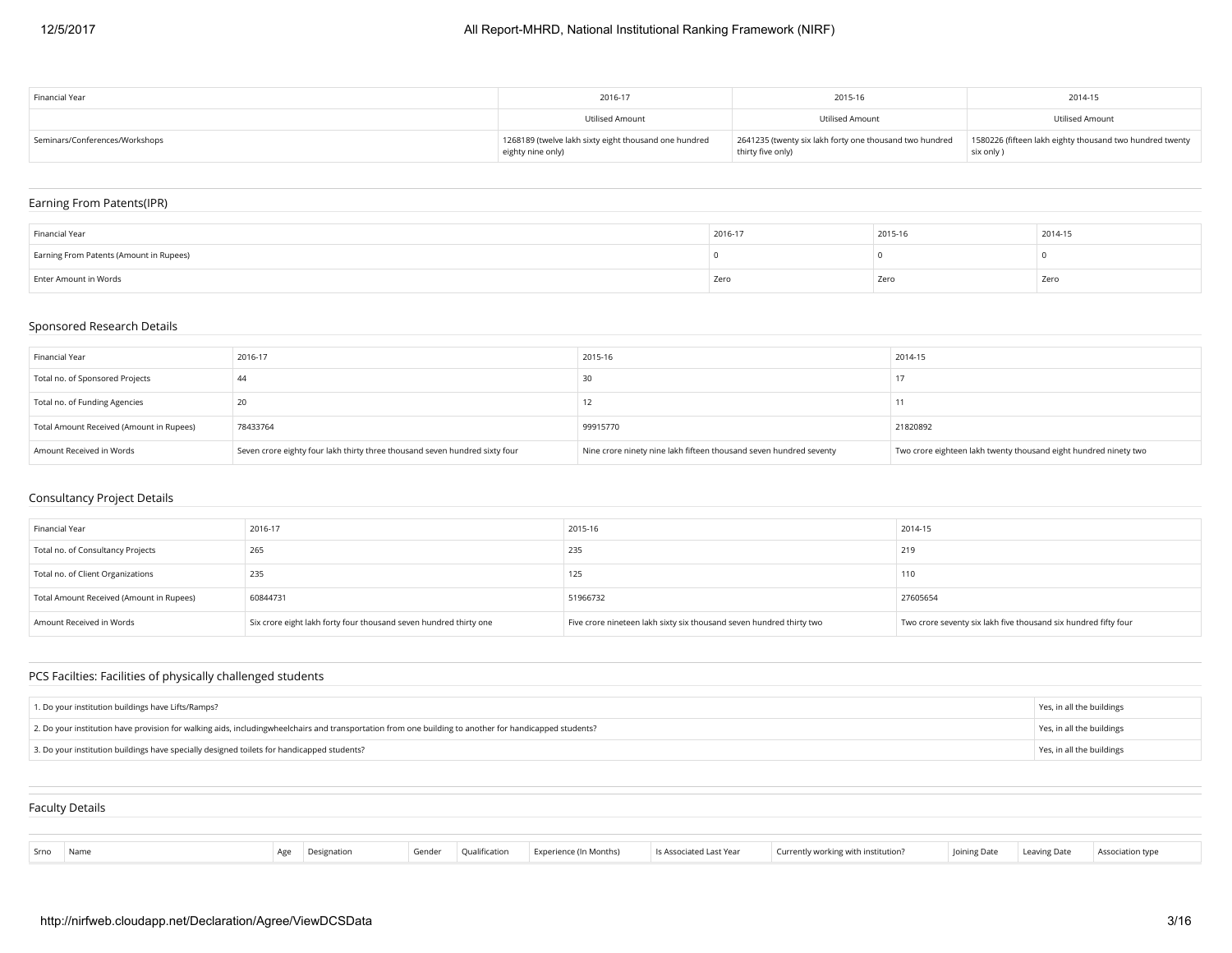| R P YADAV<br>360<br>$\overline{2}$<br>55<br>Professor<br>Male<br>Ph.D<br>Yes<br>Yes<br>21-11-1987<br>$\cdots$<br>RAJIVE TIWARI<br>264<br>$\overline{\mathbf{3}}$<br>45<br>Associate Professor<br>Male<br>Ph.D<br>Yes<br>Yes<br>12-12-1995<br>$\ldots$ | Regular<br>Regular<br>Regular |
|-------------------------------------------------------------------------------------------------------------------------------------------------------------------------------------------------------------------------------------------------------|-------------------------------|
|                                                                                                                                                                                                                                                       |                               |
|                                                                                                                                                                                                                                                       |                               |
| Y P MATHUR<br>57<br>408<br>28-10-1983<br>$\overline{4}$<br>Professor<br>Male<br>Ph.D<br>Yes<br>Yes<br>$\sim$                                                                                                                                          |                               |
| 5<br>AJAY SINGH JETHOO<br>Associate Professor<br>369<br>05-03-1999<br>56<br>Male<br>Ph.D<br>Yes<br>Yes<br>$\ldots$                                                                                                                                    | Regular                       |
| 55<br>396<br>6<br>AKHILENDRA BHUSHAN GUPTA<br>Professor<br>Male<br>Ph.D<br>Yes<br>17-11-1984<br>Yes<br>$\cdots$                                                                                                                                       | Regular                       |
| 59<br>Ph.D<br>324<br>25-08-1990<br>$\overline{7}$<br>ALOK GUPTA<br>Professor<br>Male<br>Yes<br>Yes<br>$\ldots$                                                                                                                                        | Regular                       |
| 408<br>30-11-1983<br>8<br>AMIT PANCHARIYA<br>58<br>Associate Professor<br>Male<br>M.Tech<br>Yes<br>Yes<br>$\overline{\phantom{a}}$                                                                                                                    | Regular                       |
| 65<br>444<br>10-11-1980<br>9<br>ASHOK SHARMA<br>Professor<br>Male<br>Ph.D<br>Yes<br>Yes<br>$\sim$                                                                                                                                                     | Regular                       |
| 57<br>10-10-1990<br>10<br>ASHOK KUMAR AGRAWAL<br>Associate Professor<br>Male<br>M.Tech<br>324<br>Yes<br>Yes<br>$\sim$                                                                                                                                 | Regular                       |
| 11<br>AWADHESH KUMAR BHARDWAJ<br>55<br>Professor<br>Male<br>Ph.D<br>216<br>Yes<br>Yes<br>30-03-1999<br>$\sim$                                                                                                                                         | Regular                       |
| 12<br><b>BL SWAMI</b><br>58<br>Professor<br>Male<br>Ph.D<br>384<br>Yes<br>Yes<br>16-12-1985<br>$\sim$                                                                                                                                                 | Regular                       |
| <b>DILIP SHARMA</b><br>51<br>300<br>13<br>Professor<br>Male<br>Ph.D<br>Yes<br>Yes<br>01-09-1992<br>$\sim$                                                                                                                                             | Regular                       |
| 300<br><b>G D AGARWAL</b><br>51<br>Male<br>Ph.D<br>Yes<br>Yes<br>31-07-1992<br>14<br>Associate Professor<br>$\sim$                                                                                                                                    | Regular                       |
| <b>G S DANGAYACH</b><br>57<br>Professor<br>Male<br>Ph.D<br>348<br>Yes<br>Yes<br>30-01-1988<br>15<br>$\overline{\phantom{a}}$                                                                                                                          | Regular                       |
| <b>GHANSHYAM SINGH</b><br>42<br>Associate Professor<br>Male<br>Ph.D<br>216<br>Yes<br>Yes<br>04-03-1999<br>16<br>$\sim$                                                                                                                                | Regular                       |
| 17<br><b>GIRDHARI SINGH</b><br>48<br>Associate Professor<br>Male<br>Ph.D<br>264<br>Yes<br>Yes<br>17-06-1995<br>$\sim$                                                                                                                                 | Regular                       |
| 252<br>GOPAL AGRAWAL<br>65<br>Professor<br>Male<br>Ph.D<br>Yes<br>Yes<br>14-12-1996<br>18<br>$\cdots$                                                                                                                                                 | Regular                       |
| HIMANSHU CHAUDHARY<br>51<br>Associate Professor<br>Male<br>Ph.D<br>108<br>Yes<br>Yes<br>31-03-2008<br>19<br>$\sim$                                                                                                                                    | Regular                       |
| JINENDRA KUMAR JAIN<br>56<br>Associate Professor<br>Male<br>Ph.D<br>300<br>Yes<br>Yes<br>29-02-1992<br>$\sim$<br>20                                                                                                                                   | Regular                       |
| 252<br>KAILASH SINGH<br>48<br>Associate Professor<br>Male<br>Ph.D<br>Yes<br>Yes<br>21-11-1996<br>21<br>$\ldots$                                                                                                                                       | Regular                       |
| 22<br>KALPANA PANDIT<br>51<br>Associate Professor<br>B. Arch<br>312<br>Yes<br>02-02-1991<br>Female<br>Yes<br>$\cdots$                                                                                                                                 | Regular                       |
| KAMALESH KUMAR SHARMA<br>49<br>Professor<br>Male<br>Ph.D<br>324<br>Yes<br>Yes<br>01-11-1990<br>23<br>$\overline{\phantom{a}}$                                                                                                                         | Regular                       |
| KANUPRIYA SACHDEV<br>50<br>Associate Professor<br>Ph.D<br>264<br>Yes<br>Yes<br>18-05-1995<br>24<br>Female<br>$\overline{\phantom{a}}$                                                                                                                 | Regular                       |
| 53<br>16-03-1999<br>KHALEEQUR REHMAN NIAZI<br>Professor<br>Male<br>Ph.D<br>216<br>Yes<br>Yes<br>25<br>$\cdots$                                                                                                                                        | Regular                       |
| 26<br>LAVA BHARGAVA<br>50<br>Associate Professor<br>Male<br>Ph.D<br>252<br>Yes<br>Yes<br>30-11-1996<br>$\sim$                                                                                                                                         | Regular                       |
| 27<br>M P POONIA<br>58<br>Professor<br>Male<br>Ph.D<br>216<br>Yes<br>Yes<br>15-03-1999<br>$\sim$                                                                                                                                                      | Regular                       |
| MAHENDER CHOUDHARY<br>41<br>Associate Professor<br>Male<br>Ph.D<br>216<br>Yes<br>Yes<br>04-03-1999<br>$\overline{\phantom{a}}$<br>28                                                                                                                  | Regular                       |
| 372<br>08-09-1986<br>MAHESH CHANDRA GOVIL<br>54<br>Professor<br>Ph.D<br>Yes<br>Yes<br>29<br>Male<br>$\cdots$                                                                                                                                          | Regular                       |
| 30<br>MAHESH KUMAR JAT<br>45<br>Associate Professor<br>Male<br>Ph.D<br>216<br>Yes<br>Yes<br>06-03-1999<br>$\sim$                                                                                                                                      | Regular                       |
| MANOJ FOZDAR<br>51<br>Professor<br>Ph.D<br>216<br>Yes<br>Yes<br>29-04-1999<br>31<br>Male<br>$\sim$                                                                                                                                                    | Regular                       |
| 32<br>MANOJ SINGH GAUR<br>51<br>Professor<br>Male<br>Ph.D<br>324<br>Yes<br>Yes<br>23-08-1990<br>$\overline{\phantom{a}}$                                                                                                                              | Regular                       |
| MOHAMMED SALIM<br>56<br>Associate Professor<br>Ph.D<br>396<br>Yes<br>Yes<br>17-11-1984<br>33<br>Male<br>$\sim$                                                                                                                                        | Regular                       |
| 34<br>MURARI LAL MITTAL<br>51<br>Associate Professor<br>Male<br>Ph.D<br>300<br>Yes<br>Yes<br>28-10-1992<br>$\ldots$                                                                                                                                   | Regular                       |
| N C UPADHYAY<br>65<br>Ph.D<br>444<br>Yes<br>04-03-1980<br>35<br>Associate Professor<br>Male<br>Yes<br>$\overline{\phantom{a}}$                                                                                                                        | Regular                       |
| NIRUPAM ROHATGI<br>56<br>Associate Professor<br>Male<br>Ph.D<br>300<br>Yes<br>29-08-1992<br>36<br>Yes<br>$\overline{\phantom{a}}$                                                                                                                     | Regular                       |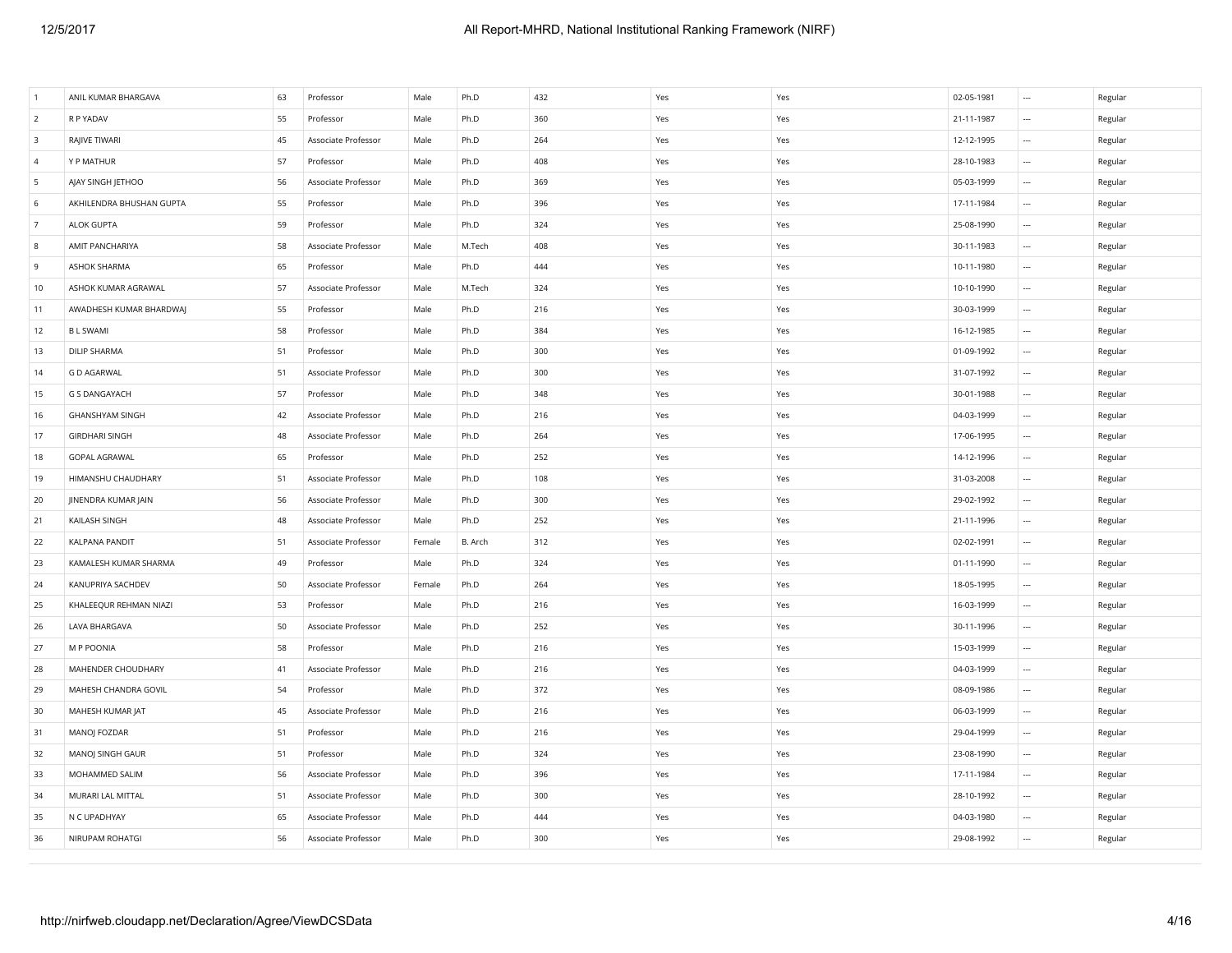| PRABHAT PANDIT<br>56<br>Associate Professor<br>Male<br>Ph.D<br>336<br>Yes<br>Yes<br>31-01-1989<br>Regular<br>$\cdots$<br>51<br>216<br>PRAVEEN AGARWAL<br>Associate Professor<br>Male<br>M.Tech<br>Yes<br>Yes<br>26-02-1999<br>$\ldots$<br>Regular<br>56<br>Professor<br>372<br>Yes<br>11-04-1986<br>R C GUPTA<br>Male<br>Ph.D<br>Yes<br>$\ldots$<br>Regular<br>RAGINI GUPTA<br>56<br>Associate Professor<br>324<br>31-01-1990<br>Regular<br>Female<br>Ph.D<br>Yes<br>Yes<br>$\ldots$<br>RAJ KUMAR VYAS<br>53<br>Associate Professor<br>Ph.D<br>216<br>Yes<br>Yes<br>29-04-1999<br>Regular<br>Male<br>$\overline{\phantom{a}}$<br>47<br>252<br>RAJESH GUPTA<br>Associate Professor<br>Male<br>Ph.D<br>Yes<br>Yes<br>07-12-1996<br>$\ldots$<br>Regular<br>RAJESH KUMAR<br>264<br>45<br>Associate Professor<br>Male<br>Ph.D<br>12-12-1995<br>Regular<br>Yes<br>Yes<br>$\cdots$<br>RAKESH JAIN<br>52<br>360<br>09-12-1987<br>Professor<br>Male<br>Ph.D<br>Yes<br>Yes<br>$\ldots$<br>Regular<br>RAMESH C SONI<br>58<br>Associate Professor<br>Male<br>Ph.D<br>324<br>01-02-1990<br>Regular<br>Yes<br>Yes<br>$\ldots$<br>57<br>396<br>03-12-1984<br>RAVINDRA NAGAR<br>Professor<br>Male<br>Ph.D<br>Yes<br>Yes<br>Regular<br>$\ldots$<br>55<br>ROHIT GOYAL<br>Professor<br>Male<br>Ph.D<br>384<br>Yes<br>16-12-1985<br>Regular<br>Yes<br>$\cdots$<br>49<br>S D BHARTI<br>Professor<br>Male<br>Ph.D<br>300<br>Yes<br>Yes<br>03-04-1992<br>Regular<br>$\cdots$<br>S L SONI<br>59<br>Ph.D<br>432<br>04-11-1981<br>Regular<br>Professor<br>Male<br>Yes<br>Yes<br>$\cdots$<br>420<br>S K BISWAS<br>64<br>Other<br>Ph.D<br>01-01-2014<br>Other<br>Male<br>Yes<br>Yes<br>$\ldots$<br>SAHARAN VIRENDRA KUAMR<br>51<br>Regular<br>32<br>Assistant Professor<br>Male<br>Ph.D<br>Yes<br>Yes<br>01-07-2013<br>$\ldots$<br>SANJAY MATHUR<br>51<br>Associate Professor<br>Male<br>Ph.D<br>300<br>Yes<br>Yes<br>06-07-1992<br>Regular<br>$\cdots$<br>55<br>SATYENDRA PRASAD CHAURASIA<br>Professor<br>Male<br>Ph.D<br>216<br>Yes<br>Yes<br>22-04-1999<br>$\ldots$<br>Regular<br>49<br>Ph.D<br>324<br>SUDHIR KUMAR<br>Professor<br>Male<br>Yes<br>Yes<br>09-07-1990<br>$\sim$<br>Regular<br>51<br>252<br>SUJA GEORGE<br>Associate Professor<br>Female<br>Ph.D<br>Yes<br>Yes<br>25-10-1996<br>$\sim$<br>Regular<br>SUMAN KUMAR SHARMA<br>64<br>Professor<br>Male<br>Ph.D<br>252<br>Yes<br>Yes<br>22-10-1996<br>Regular<br>$\ldots$<br>252<br>SURESH KUMAR TIWARI<br>52<br>Associate Professor<br>Male<br>Ph.D<br>Yes<br>Yes<br>06-11-1996<br>Regular<br>$\ldots$<br>62<br>372<br>SUSHIL KUMAR GUPTA<br>Associate Professor<br>Male<br>Ph.D<br>12-09-1986<br>Regular<br>Yes<br>Yes<br>$\ldots$<br>288<br>UPENDRA PANDEL<br>56<br>Professor<br>Male<br>Ph.D<br>Yes<br>Yes<br>03-06-1993<br>$\ldots$<br>Regular<br>URMILA BRIGHU<br>49<br>Associate Professor<br>Ph.D<br>300<br>11-05-1992<br>Regular<br>Female<br>Yes<br>Yes<br>$\ldots$<br>58<br>336<br>28-10-1989<br>VATSALA MATHUR<br>Associate Professor<br>Ph.D<br>Yes<br>Yes<br>Regular<br>Female<br>$\ldots$<br>27-03-1991<br>VIBHUTI SINGH SHEKHAWAT<br>49<br>Associate Professor<br>Ph.D<br>312<br>Yes<br>Regular<br>Male<br>Yes<br>$\ldots$<br><b>VIJAY LAXMI</b><br>48<br>Associate Professor<br>Female<br>Ph.D<br>264<br>Yes<br>Yes<br>14-08-1995<br>Regular<br>$\cdots$<br><b>VIKAS GUPTA</b><br>60<br>Ph.D<br>384<br>30-12-1985<br>Regular<br>Associate Professor<br>Male<br>Yes<br>Yes<br>$\cdots$<br><b>VINEET SAHULA</b><br>51<br>Professor<br>324<br>01-12-1990<br>Regular<br>Male<br>Ph.D<br>Yes<br>Yes<br>$\cdots$<br>62<br>288<br>03-06-1993<br>Regular<br>VISHNU KUMAR SHARMA<br>Associate Professor<br>Male<br>Ph.D<br>Yes<br>Yes<br>$\ldots$<br>Y V S S PRASAD<br>64<br>Associate Professor<br>Male<br>Ph.D<br>396<br>Yes<br>Yes<br>10-12-1984<br>Regular<br>$\cdots$<br>55<br>384<br>A K VYAS<br>Professor<br>Male<br>Ph.D<br>Yes<br>Yes<br>16-11-1985<br>Regular<br>$\cdots$<br>36<br>17<br>ABBAS RAJA NAZIRUDDIN<br>Assistant Professor<br>Male<br>Ph.D<br>No<br>Yes<br>04-05-2016<br>Regular<br>$\cdots$<br>25<br>24<br>Abhilash Kumar Gupta<br>Other<br>Male<br>M.Tech<br>Yes<br>Yes<br>06-01-2015<br>$\sim$<br>Other<br>Abhilasha Joshi<br>23<br>Other<br>M.Tech<br>24<br>Yes<br>20-07-2017<br>Other<br>Female<br>Yes<br>$\overline{\phantom{a}}$ | 37 | P R SONI | 64 | Professor | Male | Ph.D | 444 | Yes | Yes | 28-02-1980 | $\sim$ | Regular |
|-------------------------------------------------------------------------------------------------------------------------------------------------------------------------------------------------------------------------------------------------------------------------------------------------------------------------------------------------------------------------------------------------------------------------------------------------------------------------------------------------------------------------------------------------------------------------------------------------------------------------------------------------------------------------------------------------------------------------------------------------------------------------------------------------------------------------------------------------------------------------------------------------------------------------------------------------------------------------------------------------------------------------------------------------------------------------------------------------------------------------------------------------------------------------------------------------------------------------------------------------------------------------------------------------------------------------------------------------------------------------------------------------------------------------------------------------------------------------------------------------------------------------------------------------------------------------------------------------------------------------------------------------------------------------------------------------------------------------------------------------------------------------------------------------------------------------------------------------------------------------------------------------------------------------------------------------------------------------------------------------------------------------------------------------------------------------------------------------------------------------------------------------------------------------------------------------------------------------------------------------------------------------------------------------------------------------------------------------------------------------------------------------------------------------------------------------------------------------------------------------------------------------------------------------------------------------------------------------------------------------------------------------------------------------------------------------------------------------------------------------------------------------------------------------------------------------------------------------------------------------------------------------------------------------------------------------------------------------------------------------------------------------------------------------------------------------------------------------------------------------------------------------------------------------------------------------------------------------------------------------------------------------------------------------------------------------------------------------------------------------------------------------------------------------------------------------------------------------------------------------------------------------------------------------------------------------------------------------------------------------------------------------------------------------------------------------------------------------------------------------------------------------------------------------------------------------------------------------------------------------------------------------------------------------------------------------------------------------------------------------------------------------------------------------------------------------------------------------------------------------------------------------------------------------------------------------------------------------------------------------------------------------------------------------------|----|----------|----|-----------|------|------|-----|-----|-----|------------|--------|---------|
|                                                                                                                                                                                                                                                                                                                                                                                                                                                                                                                                                                                                                                                                                                                                                                                                                                                                                                                                                                                                                                                                                                                                                                                                                                                                                                                                                                                                                                                                                                                                                                                                                                                                                                                                                                                                                                                                                                                                                                                                                                                                                                                                                                                                                                                                                                                                                                                                                                                                                                                                                                                                                                                                                                                                                                                                                                                                                                                                                                                                                                                                                                                                                                                                                                                                                                                                                                                                                                                                                                                                                                                                                                                                                                                                                                                                                                                                                                                                                                                                                                                                                                                                                                                                                                                                                                       | 38 |          |    |           |      |      |     |     |     |            |        |         |
|                                                                                                                                                                                                                                                                                                                                                                                                                                                                                                                                                                                                                                                                                                                                                                                                                                                                                                                                                                                                                                                                                                                                                                                                                                                                                                                                                                                                                                                                                                                                                                                                                                                                                                                                                                                                                                                                                                                                                                                                                                                                                                                                                                                                                                                                                                                                                                                                                                                                                                                                                                                                                                                                                                                                                                                                                                                                                                                                                                                                                                                                                                                                                                                                                                                                                                                                                                                                                                                                                                                                                                                                                                                                                                                                                                                                                                                                                                                                                                                                                                                                                                                                                                                                                                                                                                       | 39 |          |    |           |      |      |     |     |     |            |        |         |
|                                                                                                                                                                                                                                                                                                                                                                                                                                                                                                                                                                                                                                                                                                                                                                                                                                                                                                                                                                                                                                                                                                                                                                                                                                                                                                                                                                                                                                                                                                                                                                                                                                                                                                                                                                                                                                                                                                                                                                                                                                                                                                                                                                                                                                                                                                                                                                                                                                                                                                                                                                                                                                                                                                                                                                                                                                                                                                                                                                                                                                                                                                                                                                                                                                                                                                                                                                                                                                                                                                                                                                                                                                                                                                                                                                                                                                                                                                                                                                                                                                                                                                                                                                                                                                                                                                       | 40 |          |    |           |      |      |     |     |     |            |        |         |
|                                                                                                                                                                                                                                                                                                                                                                                                                                                                                                                                                                                                                                                                                                                                                                                                                                                                                                                                                                                                                                                                                                                                                                                                                                                                                                                                                                                                                                                                                                                                                                                                                                                                                                                                                                                                                                                                                                                                                                                                                                                                                                                                                                                                                                                                                                                                                                                                                                                                                                                                                                                                                                                                                                                                                                                                                                                                                                                                                                                                                                                                                                                                                                                                                                                                                                                                                                                                                                                                                                                                                                                                                                                                                                                                                                                                                                                                                                                                                                                                                                                                                                                                                                                                                                                                                                       | 41 |          |    |           |      |      |     |     |     |            |        |         |
|                                                                                                                                                                                                                                                                                                                                                                                                                                                                                                                                                                                                                                                                                                                                                                                                                                                                                                                                                                                                                                                                                                                                                                                                                                                                                                                                                                                                                                                                                                                                                                                                                                                                                                                                                                                                                                                                                                                                                                                                                                                                                                                                                                                                                                                                                                                                                                                                                                                                                                                                                                                                                                                                                                                                                                                                                                                                                                                                                                                                                                                                                                                                                                                                                                                                                                                                                                                                                                                                                                                                                                                                                                                                                                                                                                                                                                                                                                                                                                                                                                                                                                                                                                                                                                                                                                       | 42 |          |    |           |      |      |     |     |     |            |        |         |
|                                                                                                                                                                                                                                                                                                                                                                                                                                                                                                                                                                                                                                                                                                                                                                                                                                                                                                                                                                                                                                                                                                                                                                                                                                                                                                                                                                                                                                                                                                                                                                                                                                                                                                                                                                                                                                                                                                                                                                                                                                                                                                                                                                                                                                                                                                                                                                                                                                                                                                                                                                                                                                                                                                                                                                                                                                                                                                                                                                                                                                                                                                                                                                                                                                                                                                                                                                                                                                                                                                                                                                                                                                                                                                                                                                                                                                                                                                                                                                                                                                                                                                                                                                                                                                                                                                       | 43 |          |    |           |      |      |     |     |     |            |        |         |
|                                                                                                                                                                                                                                                                                                                                                                                                                                                                                                                                                                                                                                                                                                                                                                                                                                                                                                                                                                                                                                                                                                                                                                                                                                                                                                                                                                                                                                                                                                                                                                                                                                                                                                                                                                                                                                                                                                                                                                                                                                                                                                                                                                                                                                                                                                                                                                                                                                                                                                                                                                                                                                                                                                                                                                                                                                                                                                                                                                                                                                                                                                                                                                                                                                                                                                                                                                                                                                                                                                                                                                                                                                                                                                                                                                                                                                                                                                                                                                                                                                                                                                                                                                                                                                                                                                       | 44 |          |    |           |      |      |     |     |     |            |        |         |
|                                                                                                                                                                                                                                                                                                                                                                                                                                                                                                                                                                                                                                                                                                                                                                                                                                                                                                                                                                                                                                                                                                                                                                                                                                                                                                                                                                                                                                                                                                                                                                                                                                                                                                                                                                                                                                                                                                                                                                                                                                                                                                                                                                                                                                                                                                                                                                                                                                                                                                                                                                                                                                                                                                                                                                                                                                                                                                                                                                                                                                                                                                                                                                                                                                                                                                                                                                                                                                                                                                                                                                                                                                                                                                                                                                                                                                                                                                                                                                                                                                                                                                                                                                                                                                                                                                       | 45 |          |    |           |      |      |     |     |     |            |        |         |
|                                                                                                                                                                                                                                                                                                                                                                                                                                                                                                                                                                                                                                                                                                                                                                                                                                                                                                                                                                                                                                                                                                                                                                                                                                                                                                                                                                                                                                                                                                                                                                                                                                                                                                                                                                                                                                                                                                                                                                                                                                                                                                                                                                                                                                                                                                                                                                                                                                                                                                                                                                                                                                                                                                                                                                                                                                                                                                                                                                                                                                                                                                                                                                                                                                                                                                                                                                                                                                                                                                                                                                                                                                                                                                                                                                                                                                                                                                                                                                                                                                                                                                                                                                                                                                                                                                       | 46 |          |    |           |      |      |     |     |     |            |        |         |
|                                                                                                                                                                                                                                                                                                                                                                                                                                                                                                                                                                                                                                                                                                                                                                                                                                                                                                                                                                                                                                                                                                                                                                                                                                                                                                                                                                                                                                                                                                                                                                                                                                                                                                                                                                                                                                                                                                                                                                                                                                                                                                                                                                                                                                                                                                                                                                                                                                                                                                                                                                                                                                                                                                                                                                                                                                                                                                                                                                                                                                                                                                                                                                                                                                                                                                                                                                                                                                                                                                                                                                                                                                                                                                                                                                                                                                                                                                                                                                                                                                                                                                                                                                                                                                                                                                       | 47 |          |    |           |      |      |     |     |     |            |        |         |
|                                                                                                                                                                                                                                                                                                                                                                                                                                                                                                                                                                                                                                                                                                                                                                                                                                                                                                                                                                                                                                                                                                                                                                                                                                                                                                                                                                                                                                                                                                                                                                                                                                                                                                                                                                                                                                                                                                                                                                                                                                                                                                                                                                                                                                                                                                                                                                                                                                                                                                                                                                                                                                                                                                                                                                                                                                                                                                                                                                                                                                                                                                                                                                                                                                                                                                                                                                                                                                                                                                                                                                                                                                                                                                                                                                                                                                                                                                                                                                                                                                                                                                                                                                                                                                                                                                       | 48 |          |    |           |      |      |     |     |     |            |        |         |
|                                                                                                                                                                                                                                                                                                                                                                                                                                                                                                                                                                                                                                                                                                                                                                                                                                                                                                                                                                                                                                                                                                                                                                                                                                                                                                                                                                                                                                                                                                                                                                                                                                                                                                                                                                                                                                                                                                                                                                                                                                                                                                                                                                                                                                                                                                                                                                                                                                                                                                                                                                                                                                                                                                                                                                                                                                                                                                                                                                                                                                                                                                                                                                                                                                                                                                                                                                                                                                                                                                                                                                                                                                                                                                                                                                                                                                                                                                                                                                                                                                                                                                                                                                                                                                                                                                       | 49 |          |    |           |      |      |     |     |     |            |        |         |
|                                                                                                                                                                                                                                                                                                                                                                                                                                                                                                                                                                                                                                                                                                                                                                                                                                                                                                                                                                                                                                                                                                                                                                                                                                                                                                                                                                                                                                                                                                                                                                                                                                                                                                                                                                                                                                                                                                                                                                                                                                                                                                                                                                                                                                                                                                                                                                                                                                                                                                                                                                                                                                                                                                                                                                                                                                                                                                                                                                                                                                                                                                                                                                                                                                                                                                                                                                                                                                                                                                                                                                                                                                                                                                                                                                                                                                                                                                                                                                                                                                                                                                                                                                                                                                                                                                       | 50 |          |    |           |      |      |     |     |     |            |        |         |
|                                                                                                                                                                                                                                                                                                                                                                                                                                                                                                                                                                                                                                                                                                                                                                                                                                                                                                                                                                                                                                                                                                                                                                                                                                                                                                                                                                                                                                                                                                                                                                                                                                                                                                                                                                                                                                                                                                                                                                                                                                                                                                                                                                                                                                                                                                                                                                                                                                                                                                                                                                                                                                                                                                                                                                                                                                                                                                                                                                                                                                                                                                                                                                                                                                                                                                                                                                                                                                                                                                                                                                                                                                                                                                                                                                                                                                                                                                                                                                                                                                                                                                                                                                                                                                                                                                       | 51 |          |    |           |      |      |     |     |     |            |        |         |
|                                                                                                                                                                                                                                                                                                                                                                                                                                                                                                                                                                                                                                                                                                                                                                                                                                                                                                                                                                                                                                                                                                                                                                                                                                                                                                                                                                                                                                                                                                                                                                                                                                                                                                                                                                                                                                                                                                                                                                                                                                                                                                                                                                                                                                                                                                                                                                                                                                                                                                                                                                                                                                                                                                                                                                                                                                                                                                                                                                                                                                                                                                                                                                                                                                                                                                                                                                                                                                                                                                                                                                                                                                                                                                                                                                                                                                                                                                                                                                                                                                                                                                                                                                                                                                                                                                       | 52 |          |    |           |      |      |     |     |     |            |        |         |
|                                                                                                                                                                                                                                                                                                                                                                                                                                                                                                                                                                                                                                                                                                                                                                                                                                                                                                                                                                                                                                                                                                                                                                                                                                                                                                                                                                                                                                                                                                                                                                                                                                                                                                                                                                                                                                                                                                                                                                                                                                                                                                                                                                                                                                                                                                                                                                                                                                                                                                                                                                                                                                                                                                                                                                                                                                                                                                                                                                                                                                                                                                                                                                                                                                                                                                                                                                                                                                                                                                                                                                                                                                                                                                                                                                                                                                                                                                                                                                                                                                                                                                                                                                                                                                                                                                       | 53 |          |    |           |      |      |     |     |     |            |        |         |
|                                                                                                                                                                                                                                                                                                                                                                                                                                                                                                                                                                                                                                                                                                                                                                                                                                                                                                                                                                                                                                                                                                                                                                                                                                                                                                                                                                                                                                                                                                                                                                                                                                                                                                                                                                                                                                                                                                                                                                                                                                                                                                                                                                                                                                                                                                                                                                                                                                                                                                                                                                                                                                                                                                                                                                                                                                                                                                                                                                                                                                                                                                                                                                                                                                                                                                                                                                                                                                                                                                                                                                                                                                                                                                                                                                                                                                                                                                                                                                                                                                                                                                                                                                                                                                                                                                       | 54 |          |    |           |      |      |     |     |     |            |        |         |
|                                                                                                                                                                                                                                                                                                                                                                                                                                                                                                                                                                                                                                                                                                                                                                                                                                                                                                                                                                                                                                                                                                                                                                                                                                                                                                                                                                                                                                                                                                                                                                                                                                                                                                                                                                                                                                                                                                                                                                                                                                                                                                                                                                                                                                                                                                                                                                                                                                                                                                                                                                                                                                                                                                                                                                                                                                                                                                                                                                                                                                                                                                                                                                                                                                                                                                                                                                                                                                                                                                                                                                                                                                                                                                                                                                                                                                                                                                                                                                                                                                                                                                                                                                                                                                                                                                       | 55 |          |    |           |      |      |     |     |     |            |        |         |
|                                                                                                                                                                                                                                                                                                                                                                                                                                                                                                                                                                                                                                                                                                                                                                                                                                                                                                                                                                                                                                                                                                                                                                                                                                                                                                                                                                                                                                                                                                                                                                                                                                                                                                                                                                                                                                                                                                                                                                                                                                                                                                                                                                                                                                                                                                                                                                                                                                                                                                                                                                                                                                                                                                                                                                                                                                                                                                                                                                                                                                                                                                                                                                                                                                                                                                                                                                                                                                                                                                                                                                                                                                                                                                                                                                                                                                                                                                                                                                                                                                                                                                                                                                                                                                                                                                       | 56 |          |    |           |      |      |     |     |     |            |        |         |
|                                                                                                                                                                                                                                                                                                                                                                                                                                                                                                                                                                                                                                                                                                                                                                                                                                                                                                                                                                                                                                                                                                                                                                                                                                                                                                                                                                                                                                                                                                                                                                                                                                                                                                                                                                                                                                                                                                                                                                                                                                                                                                                                                                                                                                                                                                                                                                                                                                                                                                                                                                                                                                                                                                                                                                                                                                                                                                                                                                                                                                                                                                                                                                                                                                                                                                                                                                                                                                                                                                                                                                                                                                                                                                                                                                                                                                                                                                                                                                                                                                                                                                                                                                                                                                                                                                       | 57 |          |    |           |      |      |     |     |     |            |        |         |
|                                                                                                                                                                                                                                                                                                                                                                                                                                                                                                                                                                                                                                                                                                                                                                                                                                                                                                                                                                                                                                                                                                                                                                                                                                                                                                                                                                                                                                                                                                                                                                                                                                                                                                                                                                                                                                                                                                                                                                                                                                                                                                                                                                                                                                                                                                                                                                                                                                                                                                                                                                                                                                                                                                                                                                                                                                                                                                                                                                                                                                                                                                                                                                                                                                                                                                                                                                                                                                                                                                                                                                                                                                                                                                                                                                                                                                                                                                                                                                                                                                                                                                                                                                                                                                                                                                       | 58 |          |    |           |      |      |     |     |     |            |        |         |
|                                                                                                                                                                                                                                                                                                                                                                                                                                                                                                                                                                                                                                                                                                                                                                                                                                                                                                                                                                                                                                                                                                                                                                                                                                                                                                                                                                                                                                                                                                                                                                                                                                                                                                                                                                                                                                                                                                                                                                                                                                                                                                                                                                                                                                                                                                                                                                                                                                                                                                                                                                                                                                                                                                                                                                                                                                                                                                                                                                                                                                                                                                                                                                                                                                                                                                                                                                                                                                                                                                                                                                                                                                                                                                                                                                                                                                                                                                                                                                                                                                                                                                                                                                                                                                                                                                       | 59 |          |    |           |      |      |     |     |     |            |        |         |
|                                                                                                                                                                                                                                                                                                                                                                                                                                                                                                                                                                                                                                                                                                                                                                                                                                                                                                                                                                                                                                                                                                                                                                                                                                                                                                                                                                                                                                                                                                                                                                                                                                                                                                                                                                                                                                                                                                                                                                                                                                                                                                                                                                                                                                                                                                                                                                                                                                                                                                                                                                                                                                                                                                                                                                                                                                                                                                                                                                                                                                                                                                                                                                                                                                                                                                                                                                                                                                                                                                                                                                                                                                                                                                                                                                                                                                                                                                                                                                                                                                                                                                                                                                                                                                                                                                       | 60 |          |    |           |      |      |     |     |     |            |        |         |
|                                                                                                                                                                                                                                                                                                                                                                                                                                                                                                                                                                                                                                                                                                                                                                                                                                                                                                                                                                                                                                                                                                                                                                                                                                                                                                                                                                                                                                                                                                                                                                                                                                                                                                                                                                                                                                                                                                                                                                                                                                                                                                                                                                                                                                                                                                                                                                                                                                                                                                                                                                                                                                                                                                                                                                                                                                                                                                                                                                                                                                                                                                                                                                                                                                                                                                                                                                                                                                                                                                                                                                                                                                                                                                                                                                                                                                                                                                                                                                                                                                                                                                                                                                                                                                                                                                       | 61 |          |    |           |      |      |     |     |     |            |        |         |
|                                                                                                                                                                                                                                                                                                                                                                                                                                                                                                                                                                                                                                                                                                                                                                                                                                                                                                                                                                                                                                                                                                                                                                                                                                                                                                                                                                                                                                                                                                                                                                                                                                                                                                                                                                                                                                                                                                                                                                                                                                                                                                                                                                                                                                                                                                                                                                                                                                                                                                                                                                                                                                                                                                                                                                                                                                                                                                                                                                                                                                                                                                                                                                                                                                                                                                                                                                                                                                                                                                                                                                                                                                                                                                                                                                                                                                                                                                                                                                                                                                                                                                                                                                                                                                                                                                       | 62 |          |    |           |      |      |     |     |     |            |        |         |
|                                                                                                                                                                                                                                                                                                                                                                                                                                                                                                                                                                                                                                                                                                                                                                                                                                                                                                                                                                                                                                                                                                                                                                                                                                                                                                                                                                                                                                                                                                                                                                                                                                                                                                                                                                                                                                                                                                                                                                                                                                                                                                                                                                                                                                                                                                                                                                                                                                                                                                                                                                                                                                                                                                                                                                                                                                                                                                                                                                                                                                                                                                                                                                                                                                                                                                                                                                                                                                                                                                                                                                                                                                                                                                                                                                                                                                                                                                                                                                                                                                                                                                                                                                                                                                                                                                       | 63 |          |    |           |      |      |     |     |     |            |        |         |
|                                                                                                                                                                                                                                                                                                                                                                                                                                                                                                                                                                                                                                                                                                                                                                                                                                                                                                                                                                                                                                                                                                                                                                                                                                                                                                                                                                                                                                                                                                                                                                                                                                                                                                                                                                                                                                                                                                                                                                                                                                                                                                                                                                                                                                                                                                                                                                                                                                                                                                                                                                                                                                                                                                                                                                                                                                                                                                                                                                                                                                                                                                                                                                                                                                                                                                                                                                                                                                                                                                                                                                                                                                                                                                                                                                                                                                                                                                                                                                                                                                                                                                                                                                                                                                                                                                       | 64 |          |    |           |      |      |     |     |     |            |        |         |
|                                                                                                                                                                                                                                                                                                                                                                                                                                                                                                                                                                                                                                                                                                                                                                                                                                                                                                                                                                                                                                                                                                                                                                                                                                                                                                                                                                                                                                                                                                                                                                                                                                                                                                                                                                                                                                                                                                                                                                                                                                                                                                                                                                                                                                                                                                                                                                                                                                                                                                                                                                                                                                                                                                                                                                                                                                                                                                                                                                                                                                                                                                                                                                                                                                                                                                                                                                                                                                                                                                                                                                                                                                                                                                                                                                                                                                                                                                                                                                                                                                                                                                                                                                                                                                                                                                       | 65 |          |    |           |      |      |     |     |     |            |        |         |
|                                                                                                                                                                                                                                                                                                                                                                                                                                                                                                                                                                                                                                                                                                                                                                                                                                                                                                                                                                                                                                                                                                                                                                                                                                                                                                                                                                                                                                                                                                                                                                                                                                                                                                                                                                                                                                                                                                                                                                                                                                                                                                                                                                                                                                                                                                                                                                                                                                                                                                                                                                                                                                                                                                                                                                                                                                                                                                                                                                                                                                                                                                                                                                                                                                                                                                                                                                                                                                                                                                                                                                                                                                                                                                                                                                                                                                                                                                                                                                                                                                                                                                                                                                                                                                                                                                       | 66 |          |    |           |      |      |     |     |     |            |        |         |
|                                                                                                                                                                                                                                                                                                                                                                                                                                                                                                                                                                                                                                                                                                                                                                                                                                                                                                                                                                                                                                                                                                                                                                                                                                                                                                                                                                                                                                                                                                                                                                                                                                                                                                                                                                                                                                                                                                                                                                                                                                                                                                                                                                                                                                                                                                                                                                                                                                                                                                                                                                                                                                                                                                                                                                                                                                                                                                                                                                                                                                                                                                                                                                                                                                                                                                                                                                                                                                                                                                                                                                                                                                                                                                                                                                                                                                                                                                                                                                                                                                                                                                                                                                                                                                                                                                       | 67 |          |    |           |      |      |     |     |     |            |        |         |
|                                                                                                                                                                                                                                                                                                                                                                                                                                                                                                                                                                                                                                                                                                                                                                                                                                                                                                                                                                                                                                                                                                                                                                                                                                                                                                                                                                                                                                                                                                                                                                                                                                                                                                                                                                                                                                                                                                                                                                                                                                                                                                                                                                                                                                                                                                                                                                                                                                                                                                                                                                                                                                                                                                                                                                                                                                                                                                                                                                                                                                                                                                                                                                                                                                                                                                                                                                                                                                                                                                                                                                                                                                                                                                                                                                                                                                                                                                                                                                                                                                                                                                                                                                                                                                                                                                       | 68 |          |    |           |      |      |     |     |     |            |        |         |
|                                                                                                                                                                                                                                                                                                                                                                                                                                                                                                                                                                                                                                                                                                                                                                                                                                                                                                                                                                                                                                                                                                                                                                                                                                                                                                                                                                                                                                                                                                                                                                                                                                                                                                                                                                                                                                                                                                                                                                                                                                                                                                                                                                                                                                                                                                                                                                                                                                                                                                                                                                                                                                                                                                                                                                                                                                                                                                                                                                                                                                                                                                                                                                                                                                                                                                                                                                                                                                                                                                                                                                                                                                                                                                                                                                                                                                                                                                                                                                                                                                                                                                                                                                                                                                                                                                       | 69 |          |    |           |      |      |     |     |     |            |        |         |
|                                                                                                                                                                                                                                                                                                                                                                                                                                                                                                                                                                                                                                                                                                                                                                                                                                                                                                                                                                                                                                                                                                                                                                                                                                                                                                                                                                                                                                                                                                                                                                                                                                                                                                                                                                                                                                                                                                                                                                                                                                                                                                                                                                                                                                                                                                                                                                                                                                                                                                                                                                                                                                                                                                                                                                                                                                                                                                                                                                                                                                                                                                                                                                                                                                                                                                                                                                                                                                                                                                                                                                                                                                                                                                                                                                                                                                                                                                                                                                                                                                                                                                                                                                                                                                                                                                       | 70 |          |    |           |      |      |     |     |     |            |        |         |
|                                                                                                                                                                                                                                                                                                                                                                                                                                                                                                                                                                                                                                                                                                                                                                                                                                                                                                                                                                                                                                                                                                                                                                                                                                                                                                                                                                                                                                                                                                                                                                                                                                                                                                                                                                                                                                                                                                                                                                                                                                                                                                                                                                                                                                                                                                                                                                                                                                                                                                                                                                                                                                                                                                                                                                                                                                                                                                                                                                                                                                                                                                                                                                                                                                                                                                                                                                                                                                                                                                                                                                                                                                                                                                                                                                                                                                                                                                                                                                                                                                                                                                                                                                                                                                                                                                       | 71 |          |    |           |      |      |     |     |     |            |        |         |
|                                                                                                                                                                                                                                                                                                                                                                                                                                                                                                                                                                                                                                                                                                                                                                                                                                                                                                                                                                                                                                                                                                                                                                                                                                                                                                                                                                                                                                                                                                                                                                                                                                                                                                                                                                                                                                                                                                                                                                                                                                                                                                                                                                                                                                                                                                                                                                                                                                                                                                                                                                                                                                                                                                                                                                                                                                                                                                                                                                                                                                                                                                                                                                                                                                                                                                                                                                                                                                                                                                                                                                                                                                                                                                                                                                                                                                                                                                                                                                                                                                                                                                                                                                                                                                                                                                       | 72 |          |    |           |      |      |     |     |     |            |        |         |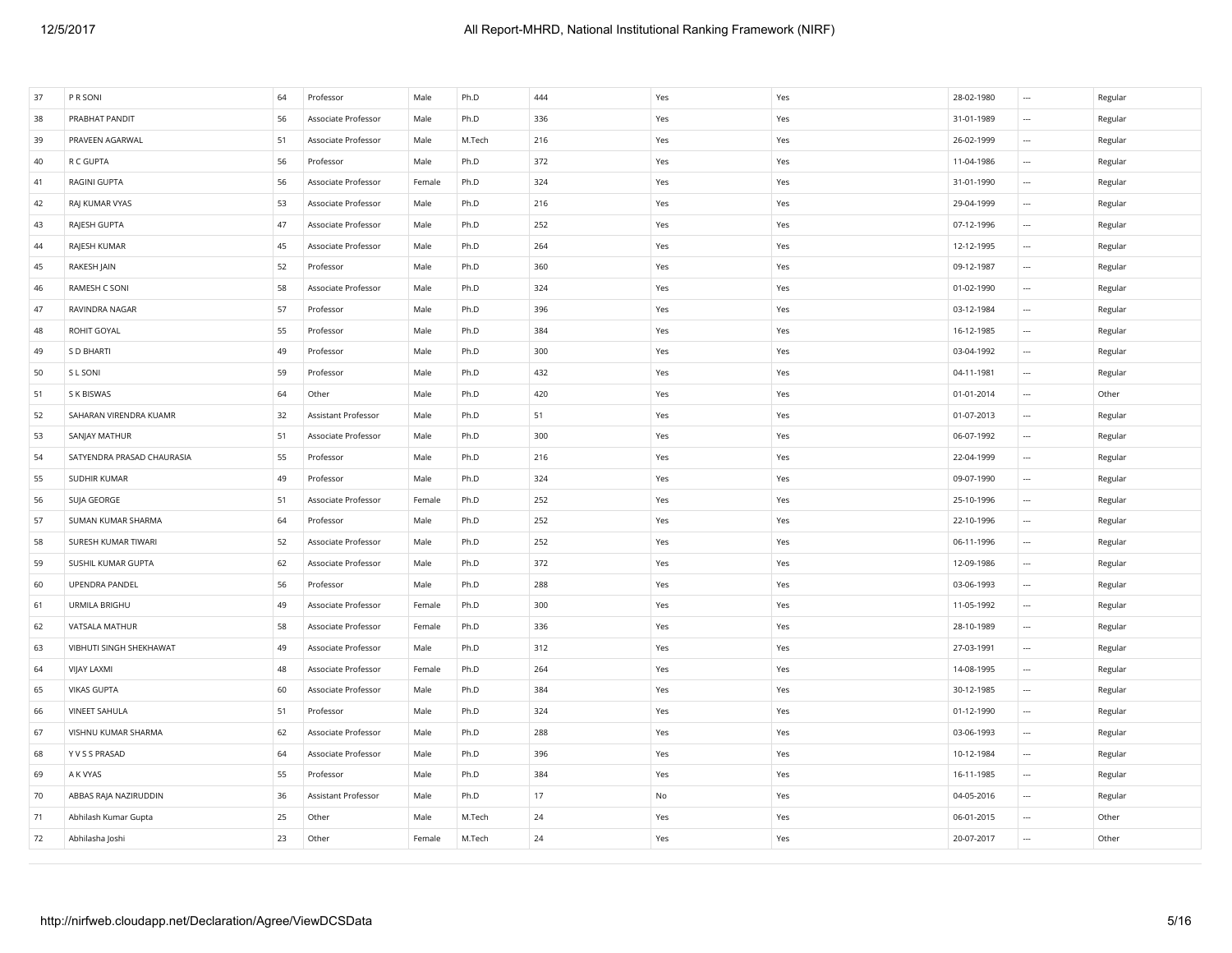| 73  | Abhishek jain          | 24 | Other               | Male   | M.Tech    | 24     | Yes | Yes | 05-01-2017 | $\sim$                   | Other   |
|-----|------------------------|----|---------------------|--------|-----------|--------|-----|-----|------------|--------------------------|---------|
| 74  | Abhishek Singh Rajawat | 25 | Other               | Male   | M.Tech    | 24     | Yes | Yes | 20-07-2017 | $\cdots$                 | Other   |
| 75  | AGARWAL MADHU          | 43 | Assistant Professor | Female | Ph.D      | 222    | Yes | Yes | 18-03-1999 | $\sim$                   | Regular |
| 76  | AGRAWAL VINAY          | 43 | Assistant Professor | Male   | Ph.D      | 230    | Yes | Yes | 01-08-1998 | $\sim$                   | Regular |
| 77  | AHMED MUSHTAQ          | 47 | Assistant Professor | Male   | Ph.D      | 222    | Yes | Yes | 18-03-1999 | $\ldots$                 | Regular |
| 78  | Ajay Kumar             | 27 | Other               | Male   | M.Tech    | 24     | Yes | Yes | 22-07-2016 | $\cdots$                 | Other   |
| 79  | Ajay Kumar Mandrawalia | 30 | Other               | Male   | M.Tech    | 24     | Yes | Yes | 05-01-2017 | $\ldots$                 | Other   |
| 80  | Ajay Nehra             | 30 | Other               | Male   | M.Tech    | 24     | Yes | Yes | 07-01-2015 | $\sim$                   | Other   |
| 81  | AJAY PAL SINGH RATHORE | 57 | Professor           | Male   | Ph.D      | 408    | Yes | Yes | 22-10-1983 | $\sim$                   | Regular |
| 82  | Ajay Sujan             | 39 | Other               | Male   | M.Tech    | 24     | Yes | Yes | 06-01-2014 | $\sim$                   | Other   |
| 83  | AJAYA KUMAR PRADHAN    | 33 | Assistant Professor | Male   | Ph.D      | 30     | Yes | Yes | 28-04-2015 | $\sim$                   | Regular |
| 84  | Ajeet Kumar Singh      | 28 | Other               | Male   | M.Tech    | 24     | Yes | Yes | 19-07-2014 | $\sim$                   | Other   |
| 85  | Ajit lamoria           | 30 | Other               | Male   | M.Tech    | 24     | Yes | Yes | 26-07-2016 | $\cdots$                 | Other   |
| 86  | Ajit Singh             | 25 | Other               | Male   | M.Tech    | 24     | Yes | Yes | 16-07-2015 | $\sim$                   | Other   |
| 87  | Ajoy Kumar Saha        | 42 | Other               | Male   | Ph.D      | 24     | Yes | Yes | 09-01-2017 | $\sim$                   | Other   |
| 88  | Akanksha Shukla        | 26 | Other               | Female | M.Tech    | 24     | Yes | Yes | 16-07-2015 | $\sim$                   | Other   |
| 89  | AKHILESH NAUTIYAL      | 35 | Assistant Professor | Male   | Ph.D      | 17     | No  | Yes | 06-05-2016 | $\sim$                   | Regular |
| 90  | Akhileshwar Singh      | 28 | Other               | Male   | M.Tech    | $24\,$ | Yes | Yes | 16-01-2015 | $\ldots$                 | Other   |
| 91  | Akhtar Raja            | 25 | Other               | Male   | M.Tech    | 24     | Yes | Yes | 21-07-2017 | $\sim$                   | Other   |
| 92  | ALOK RANJAN            | 59 | Professor           | Male   | B. Arch   | 300    | Yes | Yes | 30-01-1992 | $\sim$                   | Regular |
| 93  | AMARTYA CHOWDHURY      | 39 | Assistant Professor | Male   | Ph.D      | 30     | Yes | Yes | 27-04-2015 | $\sim$                   | Regular |
| 94  | Ambika Singh           | 30 | Other               | Female | M.A       | $24\,$ | Yes | Yes | 06-01-2015 | $\ldots$                 | Other   |
| 95  | Amit Jhalani           | 32 | Other               | Male   | M.Tech    | 24     | Yes | Yes | 08-01-2016 | $\sim$                   | Other   |
| 96  | Anand Kumar Mishra     | 27 | Other               | Male   | M.Tech    | 24     | Yes | Yes | 06-01-2014 | $\sim$                   | Other   |
| 97  | Aneesh Mathew          | 29 | Other               | Male   | M.Tech    | 24     | Yes | Yes | 19-07-2014 | $\sim$                   | Other   |
| 98  | Anita Choudhary        | 28 | Other               | Female | M.Tech    | 24     | Yes | Yes | 06-01-2014 | $\cdots$                 | Other   |
| 99  | Anjali Awasthi         | 27 | Other               | Female | M.Tech    | 24     | Yes | Yes | 20-07-2017 | $\sim$                   | Other   |
| 100 | Ankit Goyal            | 29 | Other               | Male   | M.Tech    | 24     | Yes | Yes | 06-01-2015 | $\sim$                   | Other   |
| 101 | Ankit Kashmiri Gupta   | 27 | Other               | Male   | M.Arch.   | 24     | Yes | Yes | 20-07-2016 | $\ldots$                 | Other   |
| 102 | Ankita Saxena          | 25 | Other               | Female | M.Tech    | 24     | Yes | Yes | 16-07-2015 | $\cdots$                 | Other   |
| 103 | Ankur Gupta            | 27 | Other               | Male   | M.Tech    | 24     | Yes | Yes | 14-01-2016 | $\sim$                   | Other   |
| 104 | Ankur Sharma           | 32 | Other               | Male   | M.Tech    | 24     | Yes | Yes | 20-07-2017 | $\overline{\phantom{a}}$ | Other   |
| 105 | ANOJ MEENA             | 30 | Assistant Professor | Female | M.Tech    | 62     | Yes | Yes | 05-07-2012 | $\sim$                   | Regular |
| 106 | Anoop M D              | 29 | Other               | Male   | M.Sc(Phy) | 24     | Yes | Yes | 06-01-2015 | $\sim$                   | Other   |
| 107 | Anshu Bhati            | 32 | Other               | Female | M.Tech    | 24     | Yes | Yes | 06-01-2014 | $\ldots$                 | Other   |
| 108 | Anshul Goyal           | 24 | Other               | Male   | M.Tech    | 24     | Yes | Yes | 05-01-2017 | $\overline{\phantom{a}}$ | Other   |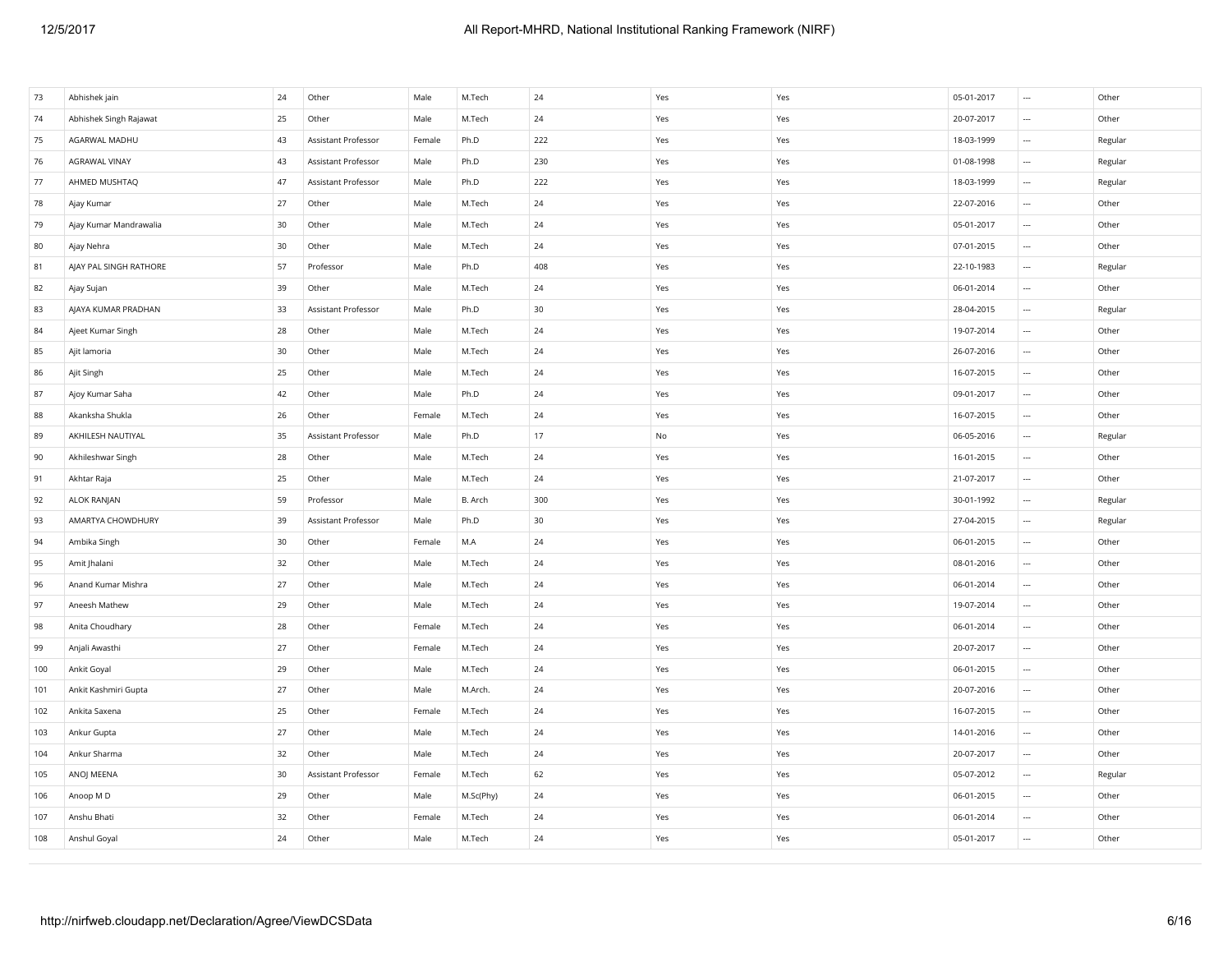| 109 | Anubha Jindal                    | 29 | Other               | Female | Ph.D      | 24  | Yes | Yes | 05-01-2017 | $\cdots$                 | Other   |
|-----|----------------------------------|----|---------------------|--------|-----------|-----|-----|-----|------------|--------------------------|---------|
| 110 | Anupriya Singh                   | 29 | Other               | Female | M.Tech    | 24  | Yes | Yes | 06-01-2014 | $\cdots$                 | Other   |
| 111 | Anurag Sharma                    | 30 | Other               | Male   | M.Tech    | 24  | Yes | Yes | 06-01-2014 | $\cdots$                 | Other   |
| 112 | Anurag Singh                     | 28 | Other               | Male   | M.Tech    | 24  | Yes | Yes | 12-01-2017 | $\ldots$                 | Other   |
| 113 | Anurgrah Jain                    | 27 | Other               | Male   | M.Tech    | 24  | Yes | Yes | 16-07-2015 | $\overline{\phantom{a}}$ | Other   |
| 114 | Arigela Surendranath             | 27 | Other               | Male   | M.Tech    | 24  | Yes | Yes | 06-01-2017 | $\cdots$                 | Other   |
| 115 | Arjita Saxena                    | 25 | Other               | Female | M.Tech    | 24  | Yes | Yes | 06-01-2017 | $\cdots$                 | Other   |
| 116 | Arjun Singh Chauhan              | 28 | Other               | Male   | M.Tech    | 24  | Yes | Yes | 16-07-2015 | $\ldots$                 | Other   |
| 117 | Arun Kumar                       | 32 | Other               | Male   | M.Tech    | 24  | Yes | Yes | 19-07-2014 | $\overline{\phantom{a}}$ | Other   |
| 118 | ARUN KUMAR VERMA                 | 35 | Assistant Professor | Male   | Ph.D      | 15  | No  | Yes | 18-07-2016 | $\overline{\phantom{a}}$ | Regular |
| 119 | Arun Vinod                       | 31 | Other               | Male   | M.Sc(Phy) | 24  | Yes | Yes | 06-01-2014 | $\cdots$                 | Other   |
| 120 | ASHISH KUMAR GHUNAWAT            | 34 | Assistant Professor | Male   | M.Tech    | 110 | Yes | Yes | 09-07-2008 | $\cdots$                 | Regular |
| 121 | Ashish Kumar Singh               | 31 | Other               | Male   | M.Tech    | 24  | Yes | Yes | 05-01-2016 | $\ldots$                 | Other   |
| 122 | <b>ASHOK KUMAR</b>               | 41 | Assistant Professor | Male   | Ph.D      | 29  | Yes | Yes | 26-05-2015 | $\cdots$                 | Regular |
| 123 | <b>ASHWANI KUMAR</b>             | 34 | Assistant Professor | Male   | Ph.D      | 51  | Yes | Yes | 28-06-2013 | $\ldots$                 | Regular |
| 124 | Atul Singh                       | 26 | Other               | Male   | M.Tech    | 24  | Yes | Yes | 04-01-2017 | $\cdots$                 | Other   |
| 125 | Avdesh Singh Pundir              | 38 | Other               | Male   | M.Tech    | 24  | Yes | Yes | 06-01-2014 | $\overline{\phantom{a}}$ | Other   |
| 126 | Avinash Kumar                    | 28 | Other               | Male   | M.Tech    | 24  | Yes | Yes | 05-01-2016 | $\cdots$                 | Other   |
| 127 | Avinash Kumar Srivastava         | 29 | Other               | Male   | M.Tech    | 24  | Yes | Yes | 19-07-2014 | $\ldots$                 | Other   |
| 128 | Avuthu Avinash Reddy             | 26 | Other               | Male   | M.Tech    | 24  | Yes | Yes | 20-07-2017 | $\overline{\phantom{a}}$ | Other   |
| 129 | B Umamaheshwari                  | 38 | Other               | Female | M.E.      | 24  | Yes | Yes | 05-01-2017 | $\ldots$                 | Other   |
| 130 | <b>BHAKAR ROHIT</b>              | 41 | Assistant Professor | Male   | Ph.D      | 222 | Yes | Yes | 11-03-1999 | $\ldots$                 | Regular |
| 131 | Bhanu Pratap Soni                | 26 | Other               | Male   | M.Tech    | 24  | Yes | Yes | 06-01-2015 | $\ldots$                 | Other   |
| 132 | Bhatt Kunalkumar Prakashbhai     | 31 | Other               | Male   | M.Tech    | 24  | Yes | Yes | 17-07-2015 | $\ldots$                 | Other   |
| 133 | <b>BHATT PREETI</b>              | 48 | Assistant Professor | Female | Ph.D      | 114 | Yes | Yes | 05-03-2008 | $\ldots$                 | Regular |
| 134 | <b>BHATTER SANJAY</b>            | 47 | Assistant Professor | Male   | Ph.D      | 222 | Yes | Yes | 18-03-1999 | $\ldots$                 | Regular |
| 135 | BhuvanSharma                     | 31 | Other               | Male   | M.Tech    | 24  | Yes | Yes | 20-07-2017 | $\ldots$                 | Other   |
| 136 | <b>BIMAN BANDYOPADHYAY</b>       | 36 | Assistant Professor | Male   | Ph.D      | 28  | Yes | Yes | 01-06-2015 | $\ldots$                 | Regular |
| 137 | C PERIASAMY                      | 40 | Assistant Professor | Male   | Ph.D      | 61  | Yes | Yes | 07-08-2012 | $\cdots$                 | Regular |
| 138 | C S Barla                        | 78 | Other               | Male   | Ph.D      | 24  | Yes | Yes | 26-07-2016 | $\ldots$                 | Other   |
| 139 | Chandramani Goswami              | 34 | Other               | Male   | M.Tech    | 24  | Yes | Yes | 06-01-2015 | $\ldots$                 | Other   |
| 140 | CHAUDHARY SANDEEP                | 41 | Assistant Professor | Male   | Ph.D      | 60  | Yes | Yes | 03-10-2012 | $\cdots$                 | Regular |
| 141 | CHAUDHARY SANTOSH                | 49 | Assistant Professor | Female | Ph.D      | 222 | Yes | Yes | 05-03-1999 | $\cdots$                 | Regular |
| 142 | Chauhan Sameer Singh Ashok Singh | 37 | Other               | Male   | M.Tech    | 24  | Yes | Yes | 16-07-2015 | $\ldots$                 | Other   |
| 143 | CHITRAKANT                       | 32 | Assistant Professor | Male   | Ph.D      | 17  | No  | Yes | 06-05-2016 | $\overline{\phantom{a}}$ | Regular |
| 144 | Choudhary SUmit Mukund           | 24 | Other               | Male   | M.Tech    | 24  | Yes | Yes | 21-07-2016 | $\sim$                   | Other   |
|     |                                  |    |                     |        |           |     |     |     |            |                          |         |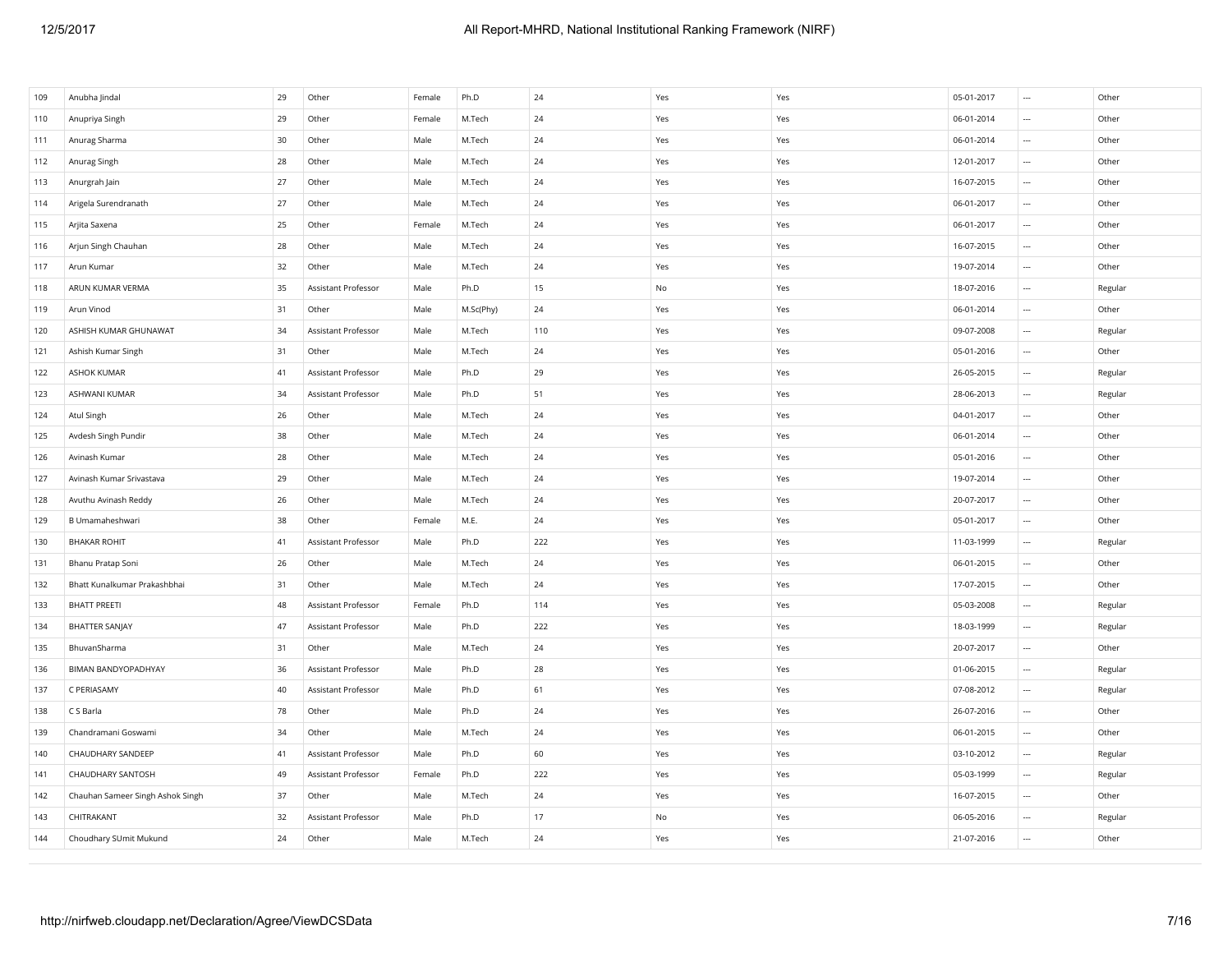| 145 | D BOOLCHANDANI             | 51 | Professor           | Male   | Ph.D      | 324    | Yes           | Yes | 15-11-1990 | $\cdots$                 | Regular |
|-----|----------------------------|----|---------------------|--------|-----------|--------|---------------|-----|------------|--------------------------|---------|
| 146 | Deepak Kumar Prajapat      | 26 | Other               | Male   | M.Tech    | 24     | Yes           | Yes | 16-07-2015 | $\cdots$                 | Other   |
| 147 | <b>DEEPAK VERMA</b>        | 38 | Assistant Professor | Male   | Ph.D      | 51     | Yes           | Yes | 28-06-2013 | $\cdots$                 | Regular |
| 148 | Deevesh Sharma             | 28 | Other               | Male   | M.Tech    | 24     | Yes           | Yes | 21-07-2016 | $\ldots$                 | Other   |
| 149 | Devesh Kumar               | 29 | Other               | Male   | M.Tech    | 24     | Yes           | Yes | 06-01-2015 | $\overline{\phantom{a}}$ | Other   |
| 150 | Dharampal Singh            | 40 | Other               | Male   | Ph.D      | 24     | Yes           | Yes | 06-01-2017 | $\ldots$                 | Other   |
| 151 | Dhirendra Bagri            | 28 | Other               | Male   | M.Tech    | 24     | Yes           | Yes | 27-01-2017 | $\cdots$                 | Other   |
| 152 | Digambar Singh             | 27 | Other               | Male   | M.Tech    | 24     | Yes           | Yes | 20-07-2017 | $\ldots$                 | Other   |
| 153 | Dileep Kumar               | 24 | Other               | Male   | M.Tech    | 24     | Yes           | Yes | 20-07-2017 | $\overline{\phantom{a}}$ | Other   |
| 154 | DINESH GOPALANI            | 45 | Assistant Professor | Male   | Ph.D      | 222    | Yes           | Yes | 20-03-1999 | $\ldots$                 | Regular |
| 155 | DINESH KUMAR TYAGI         | 38 | Assistant Professor | Male   | M.Tech    | 50     | Yes           | Yes | 25-07-2013 | $\cdots$                 | Regular |
| 156 | DIPALOY DATTA              | 36 | Assistant Professor | Male   | Ph.D      | 28     | Yes           | Yes | 02-06-2015 | $\ldots$                 | Regular |
| 157 | <b>DIVESH KUMAR</b>        | 30 | Assistant Professor | Male   | Ph.D      | 17     | $\mathsf{No}$ | Yes | 06-05-2016 | $\ldots$                 | Regular |
| 158 | DOHARE RAJEEV KUMAR        | 38 | Assistant Professor | Male   | Ph.D      | 114    | Yes           | Yes | 18-03-2008 | $\cdots$                 | Regular |
| 159 | DUCHANIYA RAJENDRA KUMAR   | 42 | Assistant Professor | Male   | Ph.D      | 114    | Yes           | Yes | 10-03-2008 | $\cdots$                 | Regular |
| 160 | Falti Teotia               | 26 | Other               | Female | M.Tech    | 24     | Yes           | Yes | 08-01-2016 | $\overline{\phantom{a}}$ | Other   |
| 161 | Gajendra Singh Shekhawat   | 29 | Other               | Male   | M.Tech    | 24     | Yes           | Yes | 19-07-2014 | $\ldots$                 | Other   |
| 162 | <b>GAUR ARUN</b>           | 50 | Assistant Professor | Male   | Ph.D      | 223    | Yes           | Yes | 08-03-1999 | $\ldots$                 | Regular |
| 163 | Gaurav                     | 31 | Other               | Male   | M.Tech    | $24\,$ | Yes           | Yes | 19-07-2016 | $\ldots$                 | Other   |
| 164 | Gaurav Kataria             | 26 | Other               | Male   | M.Tech    | 24     | Yes           | Yes | 06-01-2015 | $\ldots$                 | Other   |
| 165 | Gaurav Kumar Badhotiya     | 27 | Other               | Male   | M.Tech    | 24     | Yes           | Yes | 16-01-2015 | $\cdots$                 | Other   |
| 166 | Gaurav Kumar Sharma        | 31 | Other               | Male   | M.Tech    | 24     | Yes           | No  |            |                          |         |
| 167 | Girraj Sharma              | 31 | Other               | Male   | M.Tech    | 24     | Yes           | Yes | 06-01-2015 | $\overline{\phantom{a}}$ | Other   |
| 168 | <b>GUNWANT SHARMA</b>      | 57 | Professor           | Male   | Ph.D      | 360    | Yes           | Yes | 26-03-1987 | $\ldots$                 | Regular |
| 169 | <b>GUPTA NIKHIL</b>        | 52 | Assistant Professor | Male   | Ph.D      | 300    | Yes           | Yes | 03-10-1992 | $\ldots$                 | Regular |
| 170 | <b>GUPTA NITIN</b>         | 40 | Assistant Professor | Male   | Ph.D      | 62     | Yes           | Yes | 16-07-2012 | $\ldots$                 | Regular |
| 171 | Gupta Rachana Kedarnath    | 25 | Other               | Female | M.Tech    | 24     | Yes           | Yes | 07-01-2016 | $\overline{\phantom{a}}$ | Other   |
| 172 | Gyanendra Kumar            | 31 | Other               | Male   | M.Tech    | 24     | Yes           | Yes | 20-07-2017 | $\cdots$                 | Other   |
| 173 | Hansa devi Singh Rajput    | 33 | Other               | Female | M.Tech    | 24     | Yes           | Yes | 12-01-2016 | $\cdots$                 | Other   |
| 174 | Harkirat Kaur              | 24 | Other               | Female | M.Tech    | 24     | Yes           | Yes | 06-01-2017 | $\ldots$                 | Other   |
| 175 | <b>HARPAL TIWARI</b>       | 58 | Associate Professor | Male   | Ph.D      | 372    | Yes           | Yes | 15-09-1986 | $\overline{\phantom{a}}$ | Regular |
| 176 | Harsh Kumar Dixit          | 31 | Other               | Male   | M.Tech    | 24     | Yes           | Yes | 06-01-2015 | $\cdots$                 | Other   |
| 177 | Harshwardhan Singh Chouhan | 27 | Other               | Male   | M.Tech    | 24     | Yes           | Yes | 07-01-2016 | $\cdots$                 | Other   |
| 178 | HEMANT KUMAR MEENA         | 35 | Assistant Professor | Male   | M.Tech    | 60     | Yes           | Yes | 26-12-2012 | $\ldots$                 | Regular |
| 179 | Hement Raj Singh           | 31 | Other               | Male   | M.Tech    | 24     | Yes           | Yes | 16-07-2015 | $\overline{\phantom{a}}$ | Other   |
| 180 | Himanshu Sharma            | 30 | Other               | Male   | M.Sc(Phy) | 24     | Yes           | Yes | 06-01-2014 | $\overline{\phantom{a}}$ | Other   |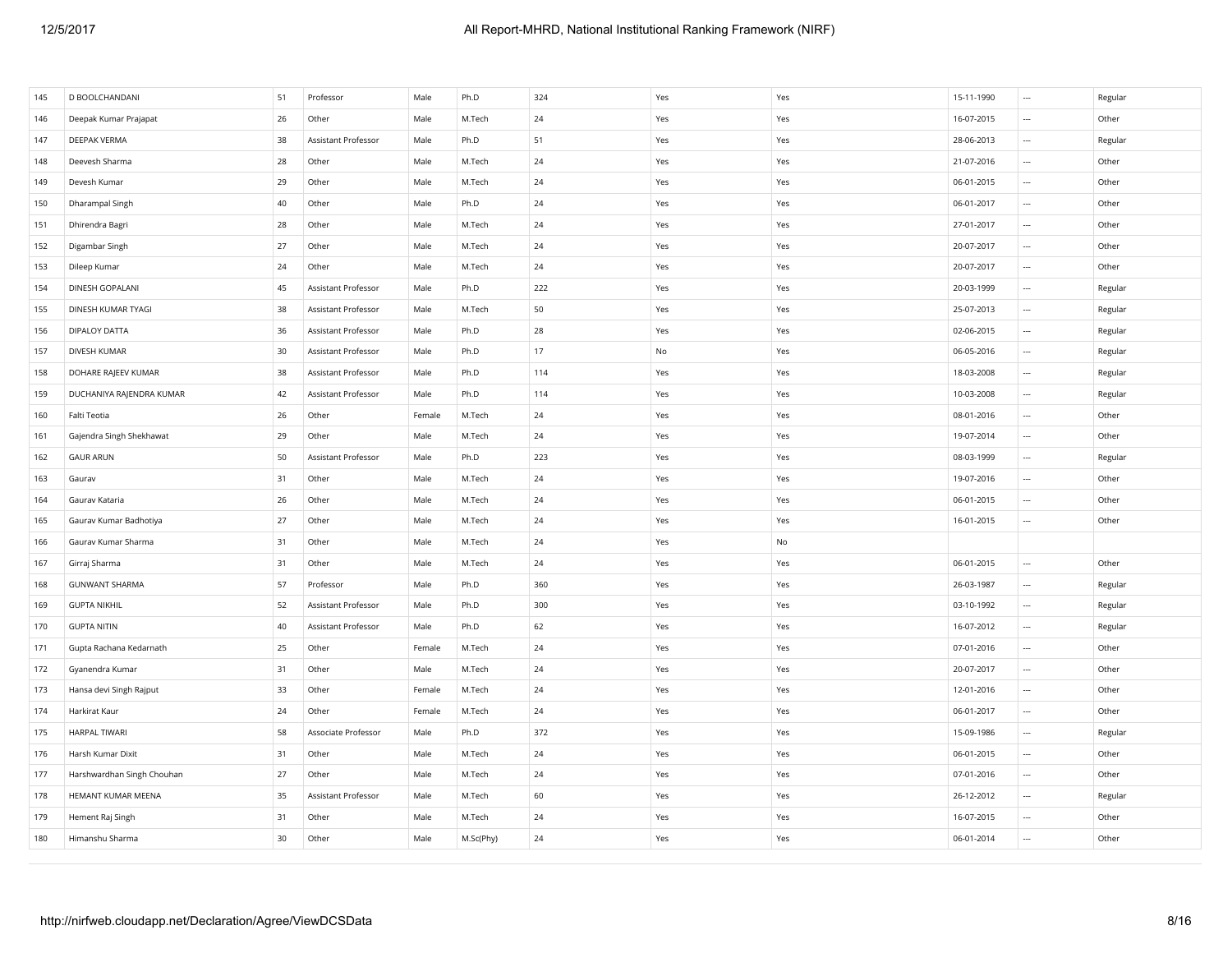| 181 | JAIN MUKESH              | 51 | Assistant Professor | Male   | Ph.D      | 305    | Yes | Yes | 03-04-1992 | $\sim$                   | Regular |
|-----|--------------------------|----|---------------------|--------|-----------|--------|-----|-----|------------|--------------------------|---------|
| 182 | JAIN PRERNA              | 43 | Assistant Professor | Female | Ph.D      | 222    | Yes | Yes | 15-03-1999 | $\sim$                   | Regular |
| 183 | Jaiverdhan               | 25 | Other               | Male   | M.Tech    | 24     | Yes | Yes | 22-07-2016 | $\cdots$                 | Other   |
| 184 | Jay Prakash Keshri       | 33 | Other               | Male   | M.Tech    | 24     | Yes | Yes | 06-01-2015 | $\overline{\phantom{a}}$ | Other   |
| 185 | Jaydeep Singh Parmar     | 31 | Other               | Male   | M.Tech    | 24     | Yes | Yes | 05-01-2017 | $\cdots$                 | Other   |
| 186 | Jerripotu Gopala rao     | 25 | Other               | Male   | M.Tech    | 24     | Yes | Yes | 21-07-2016 | $\cdots$                 | Other   |
| 187 | Jharna Gupta             | 29 | Other               | Female | M.Tech    | 24     | Yes | Yes | 06-01-2014 | $\cdots$                 | Other   |
| 188 | Jitendra Carpenter       | 27 | Other               | Male   | M.Tech    | 24     | Yes | Yes | 06-01-2015 | $\overline{\phantom{a}}$ | Other   |
| 189 | Jitendra Kumar Nama      | 24 | Other               | Male   | M.Tech    | 24     | Yes | Yes | 20-07-2017 | $\overline{\phantom{a}}$ | Other   |
| 190 | JOSHI AMIT MAHESH        | 34 | Assistant Professor | Male   | Ph.D      | 51     | Yes | Yes | 01-07-2013 | $\cdots$                 | Regular |
| 191 | JOSHI RAJ KUMAR          | 39 | Assistant Professor | Male   | Ph.D      | 62     | Yes | Yes | 20-07-2012 | $\cdots$                 | Regular |
| 192 | Joyti Lodha              | 28 | Other               | Female | M.Tech    | 24     | Yes | Yes | 20-07-2017 | $\overline{\phantom{a}}$ | Other   |
| 193 | Juned Amhad Siddiqui     | 32 | Other               | Male   | M.Tech    | 24     | Yes | Yes | 09-01-2017 | $\overline{\phantom{a}}$ | Other   |
| 194 | JYOTI JOSHI              | 54 | Associate Professor | Female | Ph.D      | 336    | Yes | Yes | 13-12-1989 | $\cdots$                 | Regular |
| 195 | Jyoti Kushwaha           | 29 | Other               | Female | M.Tech    | 24     | Yes | Yes | 05-01-2017 | $\cdots$                 | Other   |
| 196 | JYOTIRMAY MATHUR         | 48 | Professor           | Male   | Ph.D      | 300    | Yes | Yes | 19-09-1992 | $\overline{\phantom{a}}$ | Regular |
| 197 | <b>KALLA PAWAN</b>       | 43 | Assistant Professor | Male   | Ph.D      | 222    | Yes | Yes | 04-03-1999 | $\overline{\phantom{a}}$ | Regular |
| 198 | Kalpana Patidar          | 25 | Other               | Female | M.Tech    | 24     | Yes | Yes | 05-01-2017 | $\overline{\phantom{a}}$ | Other   |
| 199 | Kamal Kumar Agrawal      | 32 | Other               | Male   | M.Tech    | 24     | Yes | Yes | 05-01-2016 | $\sim$                   | Other   |
| 200 | KAMLENDRA AWASTHI        | 34 | Assistant Professor | Male   | Ph.D      | 29     | Yes | Yes | 13-05-2015 | $\sim$                   | Regular |
| 201 | KAMMA KESA VENKATARATNAM | 39 | Assistant Professor | Male   | Ph.D      | 86     | Yes | Yes | 20-07-2012 | $\sim$                   | Regular |
| 202 | Kanika Saxena            | 25 | Other               | Female | M.Tech    | 24     | Yes | Yes | 21-07-2016 | $\sim$                   | Other   |
| 203 | KAPIL PAREEK             | 32 | Assistant Professor | Male   | Ph.D      | 27     | Yes | Yes | 03-07-2015 | $\cdots$                 | Regular |
| 204 | Karam Chand              | 25 | Other               | Male   | M.Sc(Phy) | 24     | Yes | Yes | 16-07-2015 | $\sim$                   | Other   |
| 205 | KAUL NIVEDITA            | 44 | Assistant Professor | Female | Ph.D      | 222    | Yes | Yes | 08-03-1999 | $\cdots$                 | Regular |
| 206 | KAVITA LALWANI           | 37 | Assistant Professor | Female | Ph.D      | 25     | Yes | Yes | 27-08-2015 | $\sim$                   | Regular |
| 207 | KHANDELWAL SUMIT         | 41 | Assistant Professor | Male   | Ph.D      | 222    | Yes | Yes | 13-03-1999 | $\overline{\phantom{a}}$ | Regular |
| 208 | Khushbu Parik            | 26 | Other               | Male   | M.Tech    | $24\,$ | Yes | Yes | 06-01-2017 | $\cdots$                 | Other   |
| 209 | Km Kanika                | 23 | Other               | Female | M.Sc.     | 24     | Yes | Yes | 05-01-2016 | $\cdots$                 | Other   |
| 210 | Km Pooja Kumari          | 25 | Other               | Female | M.Sc(Phy) | 24     | Yes | Yes | 16-07-2015 | $\sim$                   | Other   |
| 211 | Komal Sharma             | 31 | Other               | Female | M.Tech    | 24     | Yes | Yes | 19-07-2014 | $\overline{\phantom{a}}$ | Other   |
| 212 | Komal Swami              | 29 | Other               | Female | M.Tech    | 24     | Yes | Yes | 06-01-2014 | $\cdots$                 | Other   |
| 213 | KRISHNA KUMAR            | 33 | Assistant Professor | Male   | M.Tech    | 50     | Yes | Yes | 31-07-2013 | $\cdots$                 | Regular |
| 214 | KRISHNASAMY VIJAYAKUMAR  | 33 | Assistant Professor | Male   | Ph.D      | 48     | Yes | Yes | 06-12-2013 | $\sim$                   | Regular |
| 215 | Kriti Suneja             | 26 | Other               | Female | M.Tech    | 24     | Yes | Yes | 09-01-2017 | $\overline{\phantom{a}}$ | Other   |
| 216 | Kul Vaibhav Sharma       | 26 | Other               | Male   | M.Tech    | 24     | Yes | Yes | 08-01-2016 | $\sim$                   | Other   |
|     |                          |    |                     |        |           |        |     |     |            |                          |         |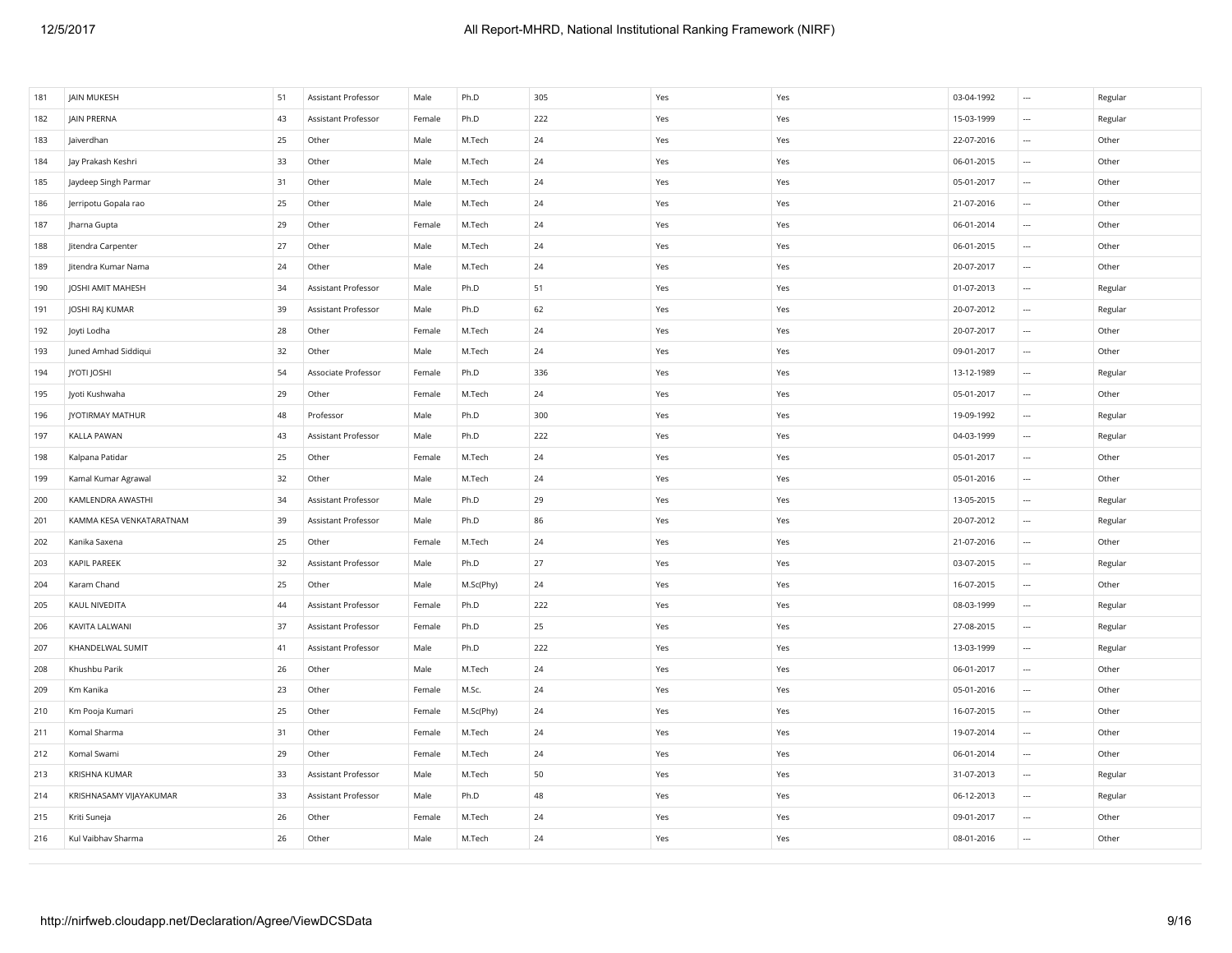| 217 | KUMAR DINESH                    | 42 | Assistant Professor | Male   | Ph.D      | 62  | Yes           | Yes | 01-08-2012 | $\cdots$                 | Regular |
|-----|---------------------------------|----|---------------------|--------|-----------|-----|---------------|-----|------------|--------------------------|---------|
| 218 | <b>KUMAR SATISH</b>             | 37 | Assistant Professor | Male   | Ph.D      | 60  | Yes           | Yes | 03-09-2012 | $\cdots$                 | Regular |
| 219 | KUMAR U K ARUN                  | 40 | Assistant Professor | Male   | Ph.D      | 51  | Yes           | Yes | 17-06-2013 | $\cdots$                 | Regular |
| 220 | <b>KUMAR VINOD</b>              | 36 | Assistant Professor | Male   | Ph.D      | 62  | Yes           | Yes | 01-08-2012 | $\ldots$                 | Regular |
| 221 | Kumari Rashmi                   | 27 | Other               | Female | MBA       | 24  | Yes           | Yes | 20-07-2017 | $\overline{\phantom{a}}$ | Other   |
| 222 | Kunal                           | 26 | Other               | Male   | M.Tech    | 24  | Yes           | Yes | 16-07-2015 | $\cdots$                 | Other   |
| 223 | Kunwar Pal                      | 30 | Other               | Male   | M.Tech    | 24  | Yes           | Yes | 06-01-2014 | $\ldots$                 | Other   |
| 224 | Kunwar Paritosh                 | 26 | Other               | Male   | M.Tech    | 24  | Yes           | Yes | 20-07-2017 | $\ldots$                 | Other   |
| 225 | Kusum Rathore                   | 35 | Other               | Female | M.Tech    | 24  | Yes           | Yes | 20-07-2017 | $\ldots$                 | Other   |
| 226 | Lalit Kumar Gupta               | 26 | Other               | Male   | M.Tech    | 24  | Yes           | Yes | 16-07-2015 | $\ldots$                 | Other   |
| 227 | LiLesh Gautam                   | 24 | Other               | Male   | M.Tech    | 24  | Yes           | Yes | 20-07-2017 | $\ldots$                 | Other   |
| 228 | Lokesh Kumar                    | 29 | Other               | Male   | M.Tech    | 24  | Yes           | Yes | 05-01-2016 | $\cdots$                 | Other   |
| 229 | M K SHRIMALI                    | 55 | Professor           | Male   | Ph.D      | 324 | Yes           | Yes | 06-02-1990 | $\cdots$                 | Regular |
| 230 | M K BANERJEE                    | 66 | Other               | Male   | Ph.D      | 348 | Yes           | Yes | 21-05-2012 | $\cdots$                 | Other   |
| 231 | MADDILA RAVI KUMAR              | 38 | Assistant Professor | Male   | Ph.D      | 51  | Yes           | Yes | 01-07-2013 | $\ldots$                 | Regular |
| 232 | Madhavi                         | 36 | Other               | Female | Ph.D      | 24  | Yes           | Yes | 05-01-2017 | $\cdots$                 | Other   |
| 233 | Madhvi Bawa                     | 36 | Other               | Female | M.Arch.   | 24  | Yes           | Yes | 05-01-2017 | $\cdots$                 | Other   |
| 234 | Maghna Rathore                  | 25 | Other               | Female | M.Sc(Phy) | 24  | Yes           | Yes | 16-07-2015 | $\cdots$                 | Other   |
| 235 | Mahaveer Prasad Yadav           | 29 | Other               | Male   | M.Sc.     | 24  | Yes           | Yes | 16-07-2015 | $\sim$                   | Other   |
| 236 | MALI HARLAL SINGH               | 45 | Assistant Professor | Male   | Ph.D      | 86  | Yes           | Yes | 16-07-2012 | $\ldots$                 | Regular |
| 237 | Manasvi                         | 26 | Other               | Male   | M.Tech    | 24  | Yes           | Yes | 05-01-2017 | $\ldots$                 | Other   |
| 238 | MANDAL SUBHAYAN                 | 38 | Assistant Professor | Male   | Ph.D      | 48  | Yes           | Yes | 30-09-2013 | $\ldots$                 | Regular |
| 239 | MANDAPATI MOHAN JAGADEESH KUMAR | 39 | Assistant Professor | Male   | Ph.D      | 16  | No            | Yes | 09-06-2016 | $\ldots$                 | Regular |
| 240 | Manish kumar                    | 28 | Other               | Male   | M.Tech    | 24  | Yes           | Yes | 06-01-2015 | $\ldots$                 | Other   |
| 241 | Manish Kumar                    | 24 | Other               | Male   | M.Sc(Phy) | 24  | Yes           | Yes | 22-07-2016 | $\overline{\phantom{a}}$ | Other   |
| 242 | Manish Kumar Bansal             | 29 | Other               | Male   | M.Sc.     | 24  | Yes           | Yes | 05-01-2017 | $\ldots$                 | Other   |
| 243 | Manish Sharma                   | 28 | Other               | Male   | M.Arch.   | 24  | Yes           | Yes | 20-07-2016 | $\cdots$                 | Other   |
| 244 | Manisha Samanta                 | 33 | Other               | Female | M.Tech    | 24  | Yes           | No  |            |                          |         |
| 245 | Manisha Sharma                  | 29 | Other               | Male   | M.Arch.   | 24  | Yes           | Yes | 05-01-2017 | $\ldots$                 | Other   |
| 246 | Manoj Kuamr                     | 25 | Other               | Male   | M.Tech    | 24  | Yes           | Yes | 05-01-2017 | $\ldots$                 | Other   |
| 247 | MANOJ KUMAR                     | 36 | Assistant Professor | Male   | Ph.D      | 18  | $\mathsf{No}$ | Yes | 08-04-2016 | $\ldots$                 | Regular |
| 248 | Manoj Kumar                     | 23 | Other               | Male   | M.Sc(Phy) | 24  | Yes           | Yes | 20-07-2017 | $\cdots$                 | Other   |
| 249 | Manpreet Singh                  | 27 | Other               | Male   | M.Tech    | 24  | Yes           | Yes | 06-01-2017 | $\cdots$                 | Other   |
| 250 | Mayank Vyas                     | 35 | Other               | Male   | M.Tech    | 24  | Yes           | Yes | 22-07-2016 | $\sim$                   | Other   |
| 251 | MAZUMDAR ARKA PROKASH           | 33 | Assistant Professor | Male   | Ph.D      | 50  | Yes           | Yes | 30-07-2013 | $\overline{\phantom{a}}$ | Regular |
| 252 | Md Fuzail Jawaid                | 29 | Other               | Male   | M.Arch.   | 24  | Yes           | Yes | 19-07-2014 | $\sim$                   | Other   |
|     |                                 |    |                     |        |           |     |               |     |            |                          |         |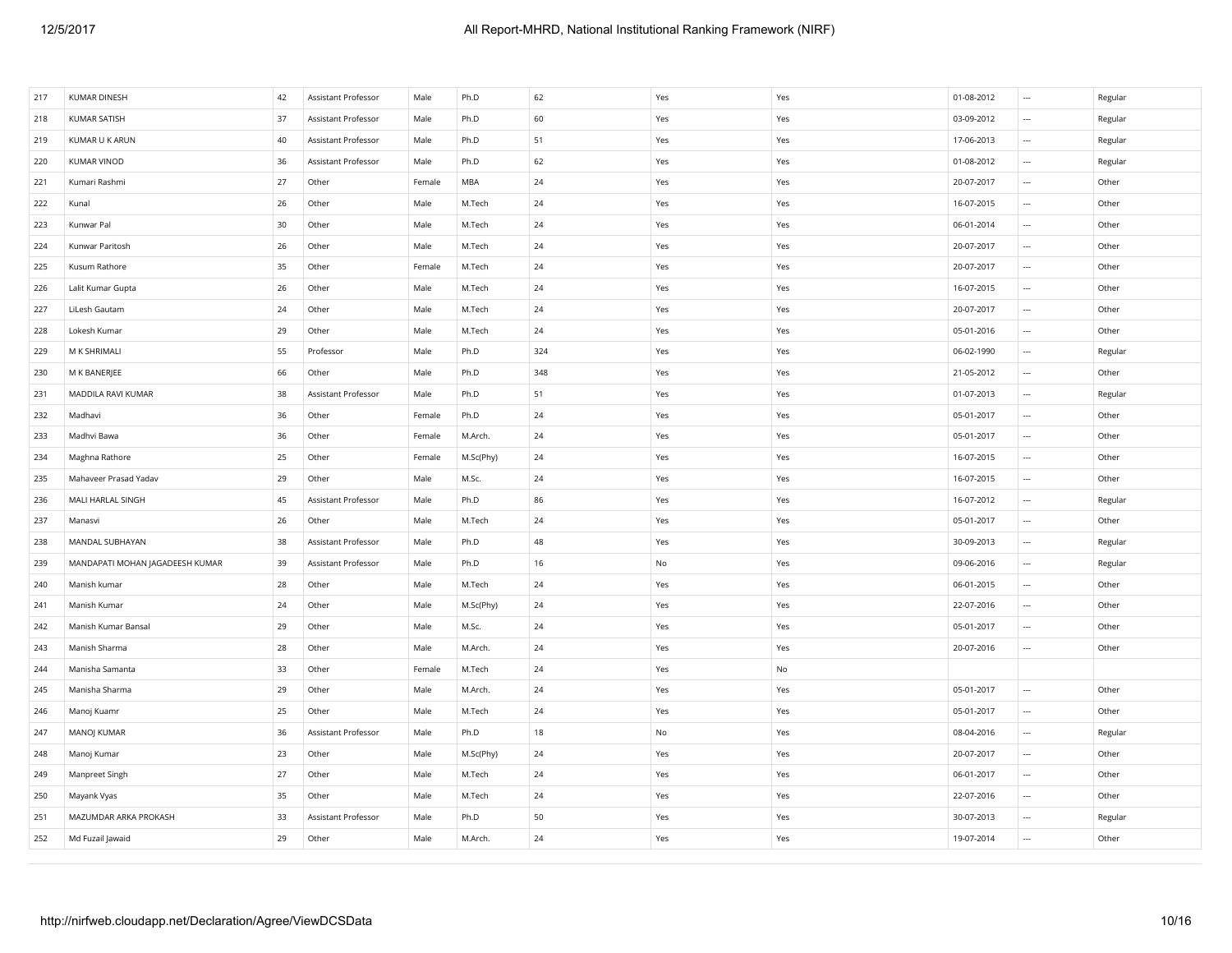| 253 | MEENA MAKKHAN LAL        | 37 | Assistant Professor | Male   | Ph.D      | 114    | Yes | Yes | 19-03-2008 | $\cdots$                 | Regular |
|-----|--------------------------|----|---------------------|--------|-----------|--------|-----|-----|------------|--------------------------|---------|
| 254 | MEENA YOGESH KUMAR       | 34 | Assistant Professor | Male   | Ph.D      | 115    | Yes | Yes | 01-05-2008 | $\cdots$                 | Regular |
| 255 | MEENU VARSHNEY           | 53 | Associate Professor | Female | B. Arch   | 288    | Yes | Yes | 02-07-1993 | $\cdots$                 | Regular |
| 256 | MEHER SUMANTA KUMAR      | 38 | Assistant Professor | Male   | Ph.D      | 51     | Yes | Yes | 01-07-2013 | $\overline{\phantom{a}}$ | Regular |
| 257 | Mithlesh Arya            | 34 | Other               | Female | M.Tech    | $24\,$ | Yes | Yes | 16-07-2015 | $\cdots$                 | Other   |
| 258 | MITTAL NAMITA            | 50 | Assistant Professor | Female | Ph.D      | 265    | Yes | Yes | 12-08-1995 | $\cdots$                 | Regular |
| 259 | Mohan Kumar Choudhary    | 29 | Other               | Male   | M.Sc.     | 24     | Yes | Yes | 06-01-2014 | $\cdots$                 | Other   |
| 260 | Mohit Kumar Singh        | 31 | Other               | Male   | M.Tech    | 24     | Yes | Yes | 20-07-2017 | $\ldots$                 | Other   |
| 261 | Mohit Kumar Tiwari       | 28 | Other               | Male   | M.Tech    | 24     | Yes | Yes | 19-07-2014 | $\overline{\phantom{a}}$ | Other   |
| 262 | Monika Yadav             | 28 | Other               | Female | M.Tech    | 24     | Yes | Yes | 20-07-2016 | $\cdots$                 | Other   |
| 263 | Monu Verma               | 25 | Other               | Male   | M.Tech    | 24     | Yes | Yes | 27-01-2017 | $\ldots$                 | Other   |
| 264 | MUKESH KUMAR             | 37 | Assistant Professor | Male   | Ph.D      | 63     | Yes | Yes | 02-07-2012 | $\ldots$                 | Regular |
| 265 | Mukesh Kumar Chowrasia   | 29 | Other               | Male   | M.Tech    | 24     | Yes | Yes | 16-07-2015 | $\ldots$                 | Other   |
| 266 | MUKESH KUMAR SHAH        | 51 | Assistant Professor | Male   | M.Tech    | 322    | Yes | Yes | 01-11-1990 | $\ldots$                 | Regular |
| 267 | Murari Mandal            | 26 | Other               | Male   | M.Tech    | 24     | Yes | Yes | 08-01-2016 | $\cdots$                 | Other   |
| 268 | N S YADAV                | 64 | Associate Professor | Male   | M.E.      | 408    | Yes | Yes | 29-01-1983 | $\overline{\phantom{a}}$ | Regular |
| 269 | <b>NAIN NEETA</b>        | 48 | Assistant Professor | Female | Ph.D      | 252    | Yes | Yes | 19-12-1996 | $\overline{\phantom{a}}$ | Regular |
| 270 | Namita Verma             | 32 | Other               | Female | Ph.D      | 24     | Yes | Yes | 05-01-2017 | $\ldots$                 | Other   |
| 271 | Nand Kishor Meena        | 32 | Other               | Male   | M.Tech    | 24     | Yes | Yes | 06-01-2014 | $\cdots$                 | Other   |
| 272 | <b>NAND KUMAR</b>        | 48 | Assistant Professor | Male   | Ph.D      | 223    | Yes | Yes | 04-03-1999 | $\ldots$                 | Regular |
| 273 | NANDA SATYASAI JAGANNATH | 32 | Assistant Professor | Male   | Ph.D      | 51     | Yes | Yes | 28-06-2013 | $\ldots$                 | Regular |
| 274 | NANNY TRIPATHI           | 56 | Associate Professor | Female | M. Phil   | 324    | Yes | Yes | 20-02-1990 | $\cdots$                 | Regular |
| 275 | Nawaz Shafi              | 27 | Other               | Male   | M.Tech    | 24     | Yes | Yes | 20-07-2017 | $\ldots$                 | Other   |
| 276 | NEELI SATYANARAYANA      | 39 | Assistant Professor | Male   | Ph.D      | 30     | Yes | Yes | 29-04-2015 | $\ldots$                 | Regular |
| 277 | Neeraj Saini             | 29 | Other               | Male   | M.Tech    | 24     | Yes | Yes | 06-01-2014 | $\sim$                   | Other   |
| 278 | Neeru Sharma             | 24 | Other               | Female | M.Sc(Phy) | 24     | Yes | Yes | 05-01-2016 | $\sim$                   | Other   |
| 279 | NELAMARRI SRINIVASA RAO  | 34 | Assistant Professor | Male   | Ph.D      | 60     | Yes | Yes | 25-07-2012 | $\overline{\phantom{a}}$ | Regular |
| 280 | Nidhi Jolly              | 28 | Other               | Female | M.Sc.     | 24     | Yes | Yes | 11-01-2016 | $\cdots$                 | Other   |
| 281 | Niketa Sharma            | 29 | Other               | Female | M.Tech    | 24     | Yes | Yes | 19-07-2014 | $\cdots$                 | Other   |
| 282 | NIKITA   HANJARIYA       | 57 | Associate Professor | Female | M.E.      | 396    | Yes | Yes | 01-02-1984 | $\ldots$                 | Regular |
| 283 | Nimu Chand Regar         | 31 | Other               | Male   | M.Tech    | 24     | Yes | Yes | 19-07-2014 | $\overline{\phantom{a}}$ | Other   |
| 284 | NIRUTI GUPTA             | 33 | Assistant Professor | Female | M.Plan    | 51     | Yes | Yes | 24-06-2013 | $\cdots$                 | Regular |
| 285 | NISCHAL JAIN             | 45 | Assistant Professor | Male   | M.Plan    | 223    | Yes | Yes | 04-03-1999 | $\cdots$                 | Regular |
| 286 | Nishant Roy              | 29 | Other               | Male   | M.Tech    | 24     | Yes | Yes | 06-01-2015 | $\cdots$                 | Other   |
| 287 | Nitesh Kumar             | 30 | Other               | Male   | M.Tech    | 24     | Yes | Yes | 06-01-2014 | $\overline{\phantom{a}}$ | Other   |
| 288 | Nitesh Mudgal            | 28 | Other               | Male   | M.Tech    | 24     | Yes | Yes | 20-07-2017 | $\sim$                   | Other   |
|     |                          |    |                     |        |           |        |     |     |            |                          |         |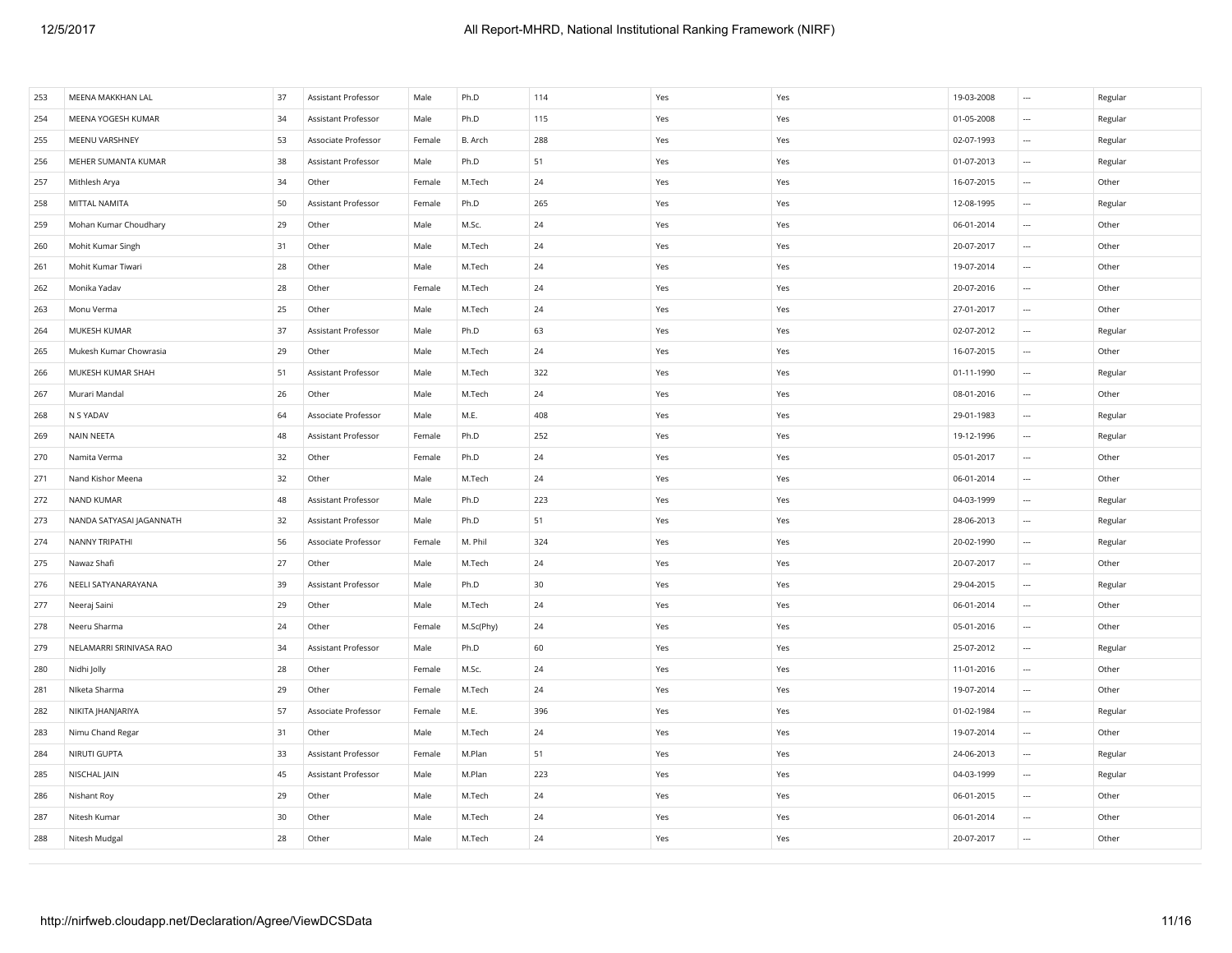| 24<br>Other<br>26<br>Other<br>M.Tech<br>Yes<br>Yes<br>21-07-2016<br>290<br>Nrnv Gowripathi Rao<br>Male<br>$\sim$<br>Associate Professor<br>Yes<br>NUPUR TANDON<br>51<br>Ph.D<br>264<br>Yes<br>30-11-1995<br>Regular<br>291<br>Female<br>$\sim$<br>Om Ji Shukla<br>32<br>Other<br>Male<br>M.Tech<br>24<br>Yes<br>Yes<br>06-01-2014<br>Other<br>292<br>$\overline{\phantom{a}}$<br>Other<br>$24\,$<br>05-01-2017<br>Other<br>293<br>Om Prakash Sharma<br>61<br>Male<br>Ph.D<br>Yes<br>Yes<br>$\sim$<br>24<br>06-01-2014<br>Other<br>Oza Avadh Rajesh Kumar<br>30<br>Other<br>Male<br>M.Tech<br>Yes<br>294<br>Yes<br>$\cdots$<br>02-07-2017<br>Pal Manojkumar Ramchandra<br>29<br>Other<br>Male<br>M.Tech<br>24<br>Yes<br>Other<br>295<br>Yes<br>$\cdots$<br>29<br>Other<br>Male<br>24<br>Yes<br>19-07-2014<br>Other<br>296<br>Pankaj Kumar<br>M.Tech<br>Yes<br>$\sim$<br>58<br>297<br>PATNAIK AMAR<br>40<br>Assistant Professor<br>Male<br>Ph.D<br>Yes<br>Yes<br>12-11-2012<br>Regular<br>$\overline{\phantom{a}}$<br>50<br>15-07-2013<br>PILLI EMMANUEL SHUBHAKAR<br>43<br>Assistant Professor<br>Yes<br>Yes<br>Regular<br>298<br>Male<br>Ph.D<br>$\sim$<br>299<br>PIPRALIA SATISH<br>45<br>Assistant Professor<br>Male<br>Ph.D<br>222<br>Yes<br>Yes<br>06-03-1999<br>Regular<br>$\sim$<br>26<br>Other<br>24<br>Yes<br>21-07-2017<br>Other<br>300<br>Pooja sharma<br>Female<br>M.Tech<br>Yes<br>$\sim$<br>31<br>Other<br>M.Tech<br>24<br>Yes<br>17-07-2015<br>Other<br>301<br>Pooja Jain<br>Female<br>Yes<br>$\sim$<br>POOJA NIGAM<br>Ph.D<br>51<br>Regular<br>302<br>32<br>Assistant Professor<br>Female<br>Yes<br>Yes<br>25-06-2013<br>$\ldots$<br>Pooja Sharma<br>28<br>Other<br>Female<br>M.Sc(Phy)<br>24<br>Yes<br>Yes<br>19-07-2014<br>Other<br>303<br>$\sim$<br>24<br>Other<br>M.Tech<br>24<br>05-01-2017<br>Other<br>304<br>Poonam Shekhawat<br>Female<br>Yes<br>Yes<br>$\overline{\phantom{a}}$<br>28<br>Other<br>24<br>16-07-2015<br>Other<br>305<br>Prachi Kushwaha<br>Female<br>M.Tech<br>Yes<br>Yes<br>$\overline{\phantom{a}}$<br>PRADEEP KUMAR<br>Assistant Professor<br>Ph.D<br>29<br>Yes<br>Yes<br>306<br>34<br>Male<br>06-01-2015<br>$\ldots$<br>Regular<br>Pradeep Kumar Gautam<br>29<br>Other<br>Male<br>M.Tech<br>24<br>Yes<br>Yes<br>19-07-2014<br>Other<br>307<br>$\sim$<br>28<br>Other<br>24<br>06-01-2015<br>Other<br>308<br>Pradeep Singh<br>Male<br>M.Tech<br>Yes<br>Yes<br>$\sim$<br>29<br>Other<br>24<br>20-07-2017<br>Other<br>Pragati Priyanka<br>Female<br>M.Tech<br>Yes<br>Yes<br>$\sim$<br>309<br>Other<br>24<br>Other<br>Pragya Gupta<br>26<br>Female<br>M.Tech<br>Yes<br>Yes<br>05-01-2017<br>$\sim$<br>310<br>Pranda Prasanta Gupta<br>31<br>Other<br>Male<br>M.Tech<br>24<br>Yes<br>Yes<br>06-01-2015<br>Other<br>311<br>$\cdots$<br>Other<br>24<br>05-01-2017<br>Other<br>312<br>Prarthita basu<br>27<br>Female<br>M.Tech<br>Yes<br>Yes<br>$\sim$<br>Other<br>24<br>16-07-2015<br>Other<br>313<br>Prashant Athankar<br>31<br>Male<br>M.Tech<br>Yes<br>Yes<br>$\sim$<br>28<br>Other<br>08-01-2016<br>Other<br>314<br>Prateek Jain<br>Male<br>M.Tech<br>24<br>Yes<br>Yes<br>$\sim$<br>Prateek Srivastava<br>27<br>Other<br>Male<br>M.Tech<br>24<br>Yes<br>Yes<br>19-07-2014<br>Other<br>315<br>$\overline{\phantom{a}}$<br>21-07-2017<br>Other<br>Preeti Jaiswal<br>25<br>Other<br>Female<br>M.Arch.<br>24<br>Yes<br>Yes<br>316<br>$\sim$<br>Other<br>24<br>Other<br>34<br>Male<br>M.Tech<br>Yes<br>Yes<br>06-01-2015<br>317<br>Prerak Bhardwaj<br>$\sim$<br>Other<br>318<br>Prerana Sikarwar<br>30<br>Other<br>Female<br>M.Tech<br>24<br>Yes<br>Yes<br>05-01-2016<br>$\sim$<br>41<br>Other<br>Ph.D<br>24<br>Yes<br>Yes<br>05-01-2017<br>Other<br>319<br>Prerna<br>Female<br>$\overline{\phantom{a}}$ | 289 | Nitika Kundan | 27 | Other | Female | M.Tech | 24 | Yes | Yes | 16-07-2015 | $\sim$ | Other |
|-------------------------------------------------------------------------------------------------------------------------------------------------------------------------------------------------------------------------------------------------------------------------------------------------------------------------------------------------------------------------------------------------------------------------------------------------------------------------------------------------------------------------------------------------------------------------------------------------------------------------------------------------------------------------------------------------------------------------------------------------------------------------------------------------------------------------------------------------------------------------------------------------------------------------------------------------------------------------------------------------------------------------------------------------------------------------------------------------------------------------------------------------------------------------------------------------------------------------------------------------------------------------------------------------------------------------------------------------------------------------------------------------------------------------------------------------------------------------------------------------------------------------------------------------------------------------------------------------------------------------------------------------------------------------------------------------------------------------------------------------------------------------------------------------------------------------------------------------------------------------------------------------------------------------------------------------------------------------------------------------------------------------------------------------------------------------------------------------------------------------------------------------------------------------------------------------------------------------------------------------------------------------------------------------------------------------------------------------------------------------------------------------------------------------------------------------------------------------------------------------------------------------------------------------------------------------------------------------------------------------------------------------------------------------------------------------------------------------------------------------------------------------------------------------------------------------------------------------------------------------------------------------------------------------------------------------------------------------------------------------------------------------------------------------------------------------------------------------------------------------------------------------------------------------------------------------------------------------------------------------------------------------------------------------------------------------------------------------------------------------------------------------------------------------------------------------------------------------------------------------------------------------------------------------------------------------------------------------------------------------------------------------------------------------------------------------------------------------------------------|-----|---------------|----|-------|--------|--------|----|-----|-----|------------|--------|-------|
|                                                                                                                                                                                                                                                                                                                                                                                                                                                                                                                                                                                                                                                                                                                                                                                                                                                                                                                                                                                                                                                                                                                                                                                                                                                                                                                                                                                                                                                                                                                                                                                                                                                                                                                                                                                                                                                                                                                                                                                                                                                                                                                                                                                                                                                                                                                                                                                                                                                                                                                                                                                                                                                                                                                                                                                                                                                                                                                                                                                                                                                                                                                                                                                                                                                                                                                                                                                                                                                                                                                                                                                                                                                                                                                                           |     |               |    |       |        |        |    |     |     |            |        |       |
|                                                                                                                                                                                                                                                                                                                                                                                                                                                                                                                                                                                                                                                                                                                                                                                                                                                                                                                                                                                                                                                                                                                                                                                                                                                                                                                                                                                                                                                                                                                                                                                                                                                                                                                                                                                                                                                                                                                                                                                                                                                                                                                                                                                                                                                                                                                                                                                                                                                                                                                                                                                                                                                                                                                                                                                                                                                                                                                                                                                                                                                                                                                                                                                                                                                                                                                                                                                                                                                                                                                                                                                                                                                                                                                                           |     |               |    |       |        |        |    |     |     |            |        |       |
|                                                                                                                                                                                                                                                                                                                                                                                                                                                                                                                                                                                                                                                                                                                                                                                                                                                                                                                                                                                                                                                                                                                                                                                                                                                                                                                                                                                                                                                                                                                                                                                                                                                                                                                                                                                                                                                                                                                                                                                                                                                                                                                                                                                                                                                                                                                                                                                                                                                                                                                                                                                                                                                                                                                                                                                                                                                                                                                                                                                                                                                                                                                                                                                                                                                                                                                                                                                                                                                                                                                                                                                                                                                                                                                                           |     |               |    |       |        |        |    |     |     |            |        |       |
|                                                                                                                                                                                                                                                                                                                                                                                                                                                                                                                                                                                                                                                                                                                                                                                                                                                                                                                                                                                                                                                                                                                                                                                                                                                                                                                                                                                                                                                                                                                                                                                                                                                                                                                                                                                                                                                                                                                                                                                                                                                                                                                                                                                                                                                                                                                                                                                                                                                                                                                                                                                                                                                                                                                                                                                                                                                                                                                                                                                                                                                                                                                                                                                                                                                                                                                                                                                                                                                                                                                                                                                                                                                                                                                                           |     |               |    |       |        |        |    |     |     |            |        |       |
|                                                                                                                                                                                                                                                                                                                                                                                                                                                                                                                                                                                                                                                                                                                                                                                                                                                                                                                                                                                                                                                                                                                                                                                                                                                                                                                                                                                                                                                                                                                                                                                                                                                                                                                                                                                                                                                                                                                                                                                                                                                                                                                                                                                                                                                                                                                                                                                                                                                                                                                                                                                                                                                                                                                                                                                                                                                                                                                                                                                                                                                                                                                                                                                                                                                                                                                                                                                                                                                                                                                                                                                                                                                                                                                                           |     |               |    |       |        |        |    |     |     |            |        |       |
|                                                                                                                                                                                                                                                                                                                                                                                                                                                                                                                                                                                                                                                                                                                                                                                                                                                                                                                                                                                                                                                                                                                                                                                                                                                                                                                                                                                                                                                                                                                                                                                                                                                                                                                                                                                                                                                                                                                                                                                                                                                                                                                                                                                                                                                                                                                                                                                                                                                                                                                                                                                                                                                                                                                                                                                                                                                                                                                                                                                                                                                                                                                                                                                                                                                                                                                                                                                                                                                                                                                                                                                                                                                                                                                                           |     |               |    |       |        |        |    |     |     |            |        |       |
|                                                                                                                                                                                                                                                                                                                                                                                                                                                                                                                                                                                                                                                                                                                                                                                                                                                                                                                                                                                                                                                                                                                                                                                                                                                                                                                                                                                                                                                                                                                                                                                                                                                                                                                                                                                                                                                                                                                                                                                                                                                                                                                                                                                                                                                                                                                                                                                                                                                                                                                                                                                                                                                                                                                                                                                                                                                                                                                                                                                                                                                                                                                                                                                                                                                                                                                                                                                                                                                                                                                                                                                                                                                                                                                                           |     |               |    |       |        |        |    |     |     |            |        |       |
|                                                                                                                                                                                                                                                                                                                                                                                                                                                                                                                                                                                                                                                                                                                                                                                                                                                                                                                                                                                                                                                                                                                                                                                                                                                                                                                                                                                                                                                                                                                                                                                                                                                                                                                                                                                                                                                                                                                                                                                                                                                                                                                                                                                                                                                                                                                                                                                                                                                                                                                                                                                                                                                                                                                                                                                                                                                                                                                                                                                                                                                                                                                                                                                                                                                                                                                                                                                                                                                                                                                                                                                                                                                                                                                                           |     |               |    |       |        |        |    |     |     |            |        |       |
|                                                                                                                                                                                                                                                                                                                                                                                                                                                                                                                                                                                                                                                                                                                                                                                                                                                                                                                                                                                                                                                                                                                                                                                                                                                                                                                                                                                                                                                                                                                                                                                                                                                                                                                                                                                                                                                                                                                                                                                                                                                                                                                                                                                                                                                                                                                                                                                                                                                                                                                                                                                                                                                                                                                                                                                                                                                                                                                                                                                                                                                                                                                                                                                                                                                                                                                                                                                                                                                                                                                                                                                                                                                                                                                                           |     |               |    |       |        |        |    |     |     |            |        |       |
|                                                                                                                                                                                                                                                                                                                                                                                                                                                                                                                                                                                                                                                                                                                                                                                                                                                                                                                                                                                                                                                                                                                                                                                                                                                                                                                                                                                                                                                                                                                                                                                                                                                                                                                                                                                                                                                                                                                                                                                                                                                                                                                                                                                                                                                                                                                                                                                                                                                                                                                                                                                                                                                                                                                                                                                                                                                                                                                                                                                                                                                                                                                                                                                                                                                                                                                                                                                                                                                                                                                                                                                                                                                                                                                                           |     |               |    |       |        |        |    |     |     |            |        |       |
|                                                                                                                                                                                                                                                                                                                                                                                                                                                                                                                                                                                                                                                                                                                                                                                                                                                                                                                                                                                                                                                                                                                                                                                                                                                                                                                                                                                                                                                                                                                                                                                                                                                                                                                                                                                                                                                                                                                                                                                                                                                                                                                                                                                                                                                                                                                                                                                                                                                                                                                                                                                                                                                                                                                                                                                                                                                                                                                                                                                                                                                                                                                                                                                                                                                                                                                                                                                                                                                                                                                                                                                                                                                                                                                                           |     |               |    |       |        |        |    |     |     |            |        |       |
|                                                                                                                                                                                                                                                                                                                                                                                                                                                                                                                                                                                                                                                                                                                                                                                                                                                                                                                                                                                                                                                                                                                                                                                                                                                                                                                                                                                                                                                                                                                                                                                                                                                                                                                                                                                                                                                                                                                                                                                                                                                                                                                                                                                                                                                                                                                                                                                                                                                                                                                                                                                                                                                                                                                                                                                                                                                                                                                                                                                                                                                                                                                                                                                                                                                                                                                                                                                                                                                                                                                                                                                                                                                                                                                                           |     |               |    |       |        |        |    |     |     |            |        |       |
|                                                                                                                                                                                                                                                                                                                                                                                                                                                                                                                                                                                                                                                                                                                                                                                                                                                                                                                                                                                                                                                                                                                                                                                                                                                                                                                                                                                                                                                                                                                                                                                                                                                                                                                                                                                                                                                                                                                                                                                                                                                                                                                                                                                                                                                                                                                                                                                                                                                                                                                                                                                                                                                                                                                                                                                                                                                                                                                                                                                                                                                                                                                                                                                                                                                                                                                                                                                                                                                                                                                                                                                                                                                                                                                                           |     |               |    |       |        |        |    |     |     |            |        |       |
|                                                                                                                                                                                                                                                                                                                                                                                                                                                                                                                                                                                                                                                                                                                                                                                                                                                                                                                                                                                                                                                                                                                                                                                                                                                                                                                                                                                                                                                                                                                                                                                                                                                                                                                                                                                                                                                                                                                                                                                                                                                                                                                                                                                                                                                                                                                                                                                                                                                                                                                                                                                                                                                                                                                                                                                                                                                                                                                                                                                                                                                                                                                                                                                                                                                                                                                                                                                                                                                                                                                                                                                                                                                                                                                                           |     |               |    |       |        |        |    |     |     |            |        |       |
|                                                                                                                                                                                                                                                                                                                                                                                                                                                                                                                                                                                                                                                                                                                                                                                                                                                                                                                                                                                                                                                                                                                                                                                                                                                                                                                                                                                                                                                                                                                                                                                                                                                                                                                                                                                                                                                                                                                                                                                                                                                                                                                                                                                                                                                                                                                                                                                                                                                                                                                                                                                                                                                                                                                                                                                                                                                                                                                                                                                                                                                                                                                                                                                                                                                                                                                                                                                                                                                                                                                                                                                                                                                                                                                                           |     |               |    |       |        |        |    |     |     |            |        |       |
|                                                                                                                                                                                                                                                                                                                                                                                                                                                                                                                                                                                                                                                                                                                                                                                                                                                                                                                                                                                                                                                                                                                                                                                                                                                                                                                                                                                                                                                                                                                                                                                                                                                                                                                                                                                                                                                                                                                                                                                                                                                                                                                                                                                                                                                                                                                                                                                                                                                                                                                                                                                                                                                                                                                                                                                                                                                                                                                                                                                                                                                                                                                                                                                                                                                                                                                                                                                                                                                                                                                                                                                                                                                                                                                                           |     |               |    |       |        |        |    |     |     |            |        |       |
|                                                                                                                                                                                                                                                                                                                                                                                                                                                                                                                                                                                                                                                                                                                                                                                                                                                                                                                                                                                                                                                                                                                                                                                                                                                                                                                                                                                                                                                                                                                                                                                                                                                                                                                                                                                                                                                                                                                                                                                                                                                                                                                                                                                                                                                                                                                                                                                                                                                                                                                                                                                                                                                                                                                                                                                                                                                                                                                                                                                                                                                                                                                                                                                                                                                                                                                                                                                                                                                                                                                                                                                                                                                                                                                                           |     |               |    |       |        |        |    |     |     |            |        |       |
|                                                                                                                                                                                                                                                                                                                                                                                                                                                                                                                                                                                                                                                                                                                                                                                                                                                                                                                                                                                                                                                                                                                                                                                                                                                                                                                                                                                                                                                                                                                                                                                                                                                                                                                                                                                                                                                                                                                                                                                                                                                                                                                                                                                                                                                                                                                                                                                                                                                                                                                                                                                                                                                                                                                                                                                                                                                                                                                                                                                                                                                                                                                                                                                                                                                                                                                                                                                                                                                                                                                                                                                                                                                                                                                                           |     |               |    |       |        |        |    |     |     |            |        |       |
|                                                                                                                                                                                                                                                                                                                                                                                                                                                                                                                                                                                                                                                                                                                                                                                                                                                                                                                                                                                                                                                                                                                                                                                                                                                                                                                                                                                                                                                                                                                                                                                                                                                                                                                                                                                                                                                                                                                                                                                                                                                                                                                                                                                                                                                                                                                                                                                                                                                                                                                                                                                                                                                                                                                                                                                                                                                                                                                                                                                                                                                                                                                                                                                                                                                                                                                                                                                                                                                                                                                                                                                                                                                                                                                                           |     |               |    |       |        |        |    |     |     |            |        |       |
|                                                                                                                                                                                                                                                                                                                                                                                                                                                                                                                                                                                                                                                                                                                                                                                                                                                                                                                                                                                                                                                                                                                                                                                                                                                                                                                                                                                                                                                                                                                                                                                                                                                                                                                                                                                                                                                                                                                                                                                                                                                                                                                                                                                                                                                                                                                                                                                                                                                                                                                                                                                                                                                                                                                                                                                                                                                                                                                                                                                                                                                                                                                                                                                                                                                                                                                                                                                                                                                                                                                                                                                                                                                                                                                                           |     |               |    |       |        |        |    |     |     |            |        |       |
|                                                                                                                                                                                                                                                                                                                                                                                                                                                                                                                                                                                                                                                                                                                                                                                                                                                                                                                                                                                                                                                                                                                                                                                                                                                                                                                                                                                                                                                                                                                                                                                                                                                                                                                                                                                                                                                                                                                                                                                                                                                                                                                                                                                                                                                                                                                                                                                                                                                                                                                                                                                                                                                                                                                                                                                                                                                                                                                                                                                                                                                                                                                                                                                                                                                                                                                                                                                                                                                                                                                                                                                                                                                                                                                                           |     |               |    |       |        |        |    |     |     |            |        |       |
|                                                                                                                                                                                                                                                                                                                                                                                                                                                                                                                                                                                                                                                                                                                                                                                                                                                                                                                                                                                                                                                                                                                                                                                                                                                                                                                                                                                                                                                                                                                                                                                                                                                                                                                                                                                                                                                                                                                                                                                                                                                                                                                                                                                                                                                                                                                                                                                                                                                                                                                                                                                                                                                                                                                                                                                                                                                                                                                                                                                                                                                                                                                                                                                                                                                                                                                                                                                                                                                                                                                                                                                                                                                                                                                                           |     |               |    |       |        |        |    |     |     |            |        |       |
|                                                                                                                                                                                                                                                                                                                                                                                                                                                                                                                                                                                                                                                                                                                                                                                                                                                                                                                                                                                                                                                                                                                                                                                                                                                                                                                                                                                                                                                                                                                                                                                                                                                                                                                                                                                                                                                                                                                                                                                                                                                                                                                                                                                                                                                                                                                                                                                                                                                                                                                                                                                                                                                                                                                                                                                                                                                                                                                                                                                                                                                                                                                                                                                                                                                                                                                                                                                                                                                                                                                                                                                                                                                                                                                                           |     |               |    |       |        |        |    |     |     |            |        |       |
|                                                                                                                                                                                                                                                                                                                                                                                                                                                                                                                                                                                                                                                                                                                                                                                                                                                                                                                                                                                                                                                                                                                                                                                                                                                                                                                                                                                                                                                                                                                                                                                                                                                                                                                                                                                                                                                                                                                                                                                                                                                                                                                                                                                                                                                                                                                                                                                                                                                                                                                                                                                                                                                                                                                                                                                                                                                                                                                                                                                                                                                                                                                                                                                                                                                                                                                                                                                                                                                                                                                                                                                                                                                                                                                                           |     |               |    |       |        |        |    |     |     |            |        |       |
|                                                                                                                                                                                                                                                                                                                                                                                                                                                                                                                                                                                                                                                                                                                                                                                                                                                                                                                                                                                                                                                                                                                                                                                                                                                                                                                                                                                                                                                                                                                                                                                                                                                                                                                                                                                                                                                                                                                                                                                                                                                                                                                                                                                                                                                                                                                                                                                                                                                                                                                                                                                                                                                                                                                                                                                                                                                                                                                                                                                                                                                                                                                                                                                                                                                                                                                                                                                                                                                                                                                                                                                                                                                                                                                                           |     |               |    |       |        |        |    |     |     |            |        |       |
|                                                                                                                                                                                                                                                                                                                                                                                                                                                                                                                                                                                                                                                                                                                                                                                                                                                                                                                                                                                                                                                                                                                                                                                                                                                                                                                                                                                                                                                                                                                                                                                                                                                                                                                                                                                                                                                                                                                                                                                                                                                                                                                                                                                                                                                                                                                                                                                                                                                                                                                                                                                                                                                                                                                                                                                                                                                                                                                                                                                                                                                                                                                                                                                                                                                                                                                                                                                                                                                                                                                                                                                                                                                                                                                                           |     |               |    |       |        |        |    |     |     |            |        |       |
|                                                                                                                                                                                                                                                                                                                                                                                                                                                                                                                                                                                                                                                                                                                                                                                                                                                                                                                                                                                                                                                                                                                                                                                                                                                                                                                                                                                                                                                                                                                                                                                                                                                                                                                                                                                                                                                                                                                                                                                                                                                                                                                                                                                                                                                                                                                                                                                                                                                                                                                                                                                                                                                                                                                                                                                                                                                                                                                                                                                                                                                                                                                                                                                                                                                                                                                                                                                                                                                                                                                                                                                                                                                                                                                                           |     |               |    |       |        |        |    |     |     |            |        |       |
|                                                                                                                                                                                                                                                                                                                                                                                                                                                                                                                                                                                                                                                                                                                                                                                                                                                                                                                                                                                                                                                                                                                                                                                                                                                                                                                                                                                                                                                                                                                                                                                                                                                                                                                                                                                                                                                                                                                                                                                                                                                                                                                                                                                                                                                                                                                                                                                                                                                                                                                                                                                                                                                                                                                                                                                                                                                                                                                                                                                                                                                                                                                                                                                                                                                                                                                                                                                                                                                                                                                                                                                                                                                                                                                                           |     |               |    |       |        |        |    |     |     |            |        |       |
|                                                                                                                                                                                                                                                                                                                                                                                                                                                                                                                                                                                                                                                                                                                                                                                                                                                                                                                                                                                                                                                                                                                                                                                                                                                                                                                                                                                                                                                                                                                                                                                                                                                                                                                                                                                                                                                                                                                                                                                                                                                                                                                                                                                                                                                                                                                                                                                                                                                                                                                                                                                                                                                                                                                                                                                                                                                                                                                                                                                                                                                                                                                                                                                                                                                                                                                                                                                                                                                                                                                                                                                                                                                                                                                                           |     |               |    |       |        |        |    |     |     |            |        |       |
|                                                                                                                                                                                                                                                                                                                                                                                                                                                                                                                                                                                                                                                                                                                                                                                                                                                                                                                                                                                                                                                                                                                                                                                                                                                                                                                                                                                                                                                                                                                                                                                                                                                                                                                                                                                                                                                                                                                                                                                                                                                                                                                                                                                                                                                                                                                                                                                                                                                                                                                                                                                                                                                                                                                                                                                                                                                                                                                                                                                                                                                                                                                                                                                                                                                                                                                                                                                                                                                                                                                                                                                                                                                                                                                                           |     |               |    |       |        |        |    |     |     |            |        |       |
| Priya Pal<br>28<br>Other<br>M.Tech<br>24<br>Yes<br>Yes<br>22-07-2014<br>Other<br>320<br>Female<br>$\sim$                                                                                                                                                                                                                                                                                                                                                                                                                                                                                                                                                                                                                                                                                                                                                                                                                                                                                                                                                                                                                                                                                                                                                                                                                                                                                                                                                                                                                                                                                                                                                                                                                                                                                                                                                                                                                                                                                                                                                                                                                                                                                                                                                                                                                                                                                                                                                                                                                                                                                                                                                                                                                                                                                                                                                                                                                                                                                                                                                                                                                                                                                                                                                                                                                                                                                                                                                                                                                                                                                                                                                                                                                                  |     |               |    |       |        |        |    |     |     |            |        |       |
| 24<br>Other<br>27<br>Other<br>M.Tech<br>Yes<br>Yes<br>16-07-2015<br>321<br>Priyam<br>Female<br>$\sim$                                                                                                                                                                                                                                                                                                                                                                                                                                                                                                                                                                                                                                                                                                                                                                                                                                                                                                                                                                                                                                                                                                                                                                                                                                                                                                                                                                                                                                                                                                                                                                                                                                                                                                                                                                                                                                                                                                                                                                                                                                                                                                                                                                                                                                                                                                                                                                                                                                                                                                                                                                                                                                                                                                                                                                                                                                                                                                                                                                                                                                                                                                                                                                                                                                                                                                                                                                                                                                                                                                                                                                                                                                     |     |               |    |       |        |        |    |     |     |            |        |       |
| Other<br>322<br>Priyamitra Munoth<br>30<br>Other<br>Male<br>M.Tech<br>24<br>Yes<br>Yes<br>06-01-2015<br>$\sim$                                                                                                                                                                                                                                                                                                                                                                                                                                                                                                                                                                                                                                                                                                                                                                                                                                                                                                                                                                                                                                                                                                                                                                                                                                                                                                                                                                                                                                                                                                                                                                                                                                                                                                                                                                                                                                                                                                                                                                                                                                                                                                                                                                                                                                                                                                                                                                                                                                                                                                                                                                                                                                                                                                                                                                                                                                                                                                                                                                                                                                                                                                                                                                                                                                                                                                                                                                                                                                                                                                                                                                                                                            |     |               |    |       |        |        |    |     |     |            |        |       |
| 27<br>Other<br>M.Sc.<br>24<br>Yes<br>06-01-2017<br>Other<br>323<br>Priyanka Harjule<br>Female<br>Yes<br>$\overline{\phantom{a}}$                                                                                                                                                                                                                                                                                                                                                                                                                                                                                                                                                                                                                                                                                                                                                                                                                                                                                                                                                                                                                                                                                                                                                                                                                                                                                                                                                                                                                                                                                                                                                                                                                                                                                                                                                                                                                                                                                                                                                                                                                                                                                                                                                                                                                                                                                                                                                                                                                                                                                                                                                                                                                                                                                                                                                                                                                                                                                                                                                                                                                                                                                                                                                                                                                                                                                                                                                                                                                                                                                                                                                                                                          |     |               |    |       |        |        |    |     |     |            |        |       |
| Priyanka Meena<br>28<br>Other<br>M.Tech<br>24<br>Yes<br>06-01-2015<br>Other<br>324<br>Female<br>Yes<br>$\overline{\phantom{a}}$                                                                                                                                                                                                                                                                                                                                                                                                                                                                                                                                                                                                                                                                                                                                                                                                                                                                                                                                                                                                                                                                                                                                                                                                                                                                                                                                                                                                                                                                                                                                                                                                                                                                                                                                                                                                                                                                                                                                                                                                                                                                                                                                                                                                                                                                                                                                                                                                                                                                                                                                                                                                                                                                                                                                                                                                                                                                                                                                                                                                                                                                                                                                                                                                                                                                                                                                                                                                                                                                                                                                                                                                           |     |               |    |       |        |        |    |     |     |            |        |       |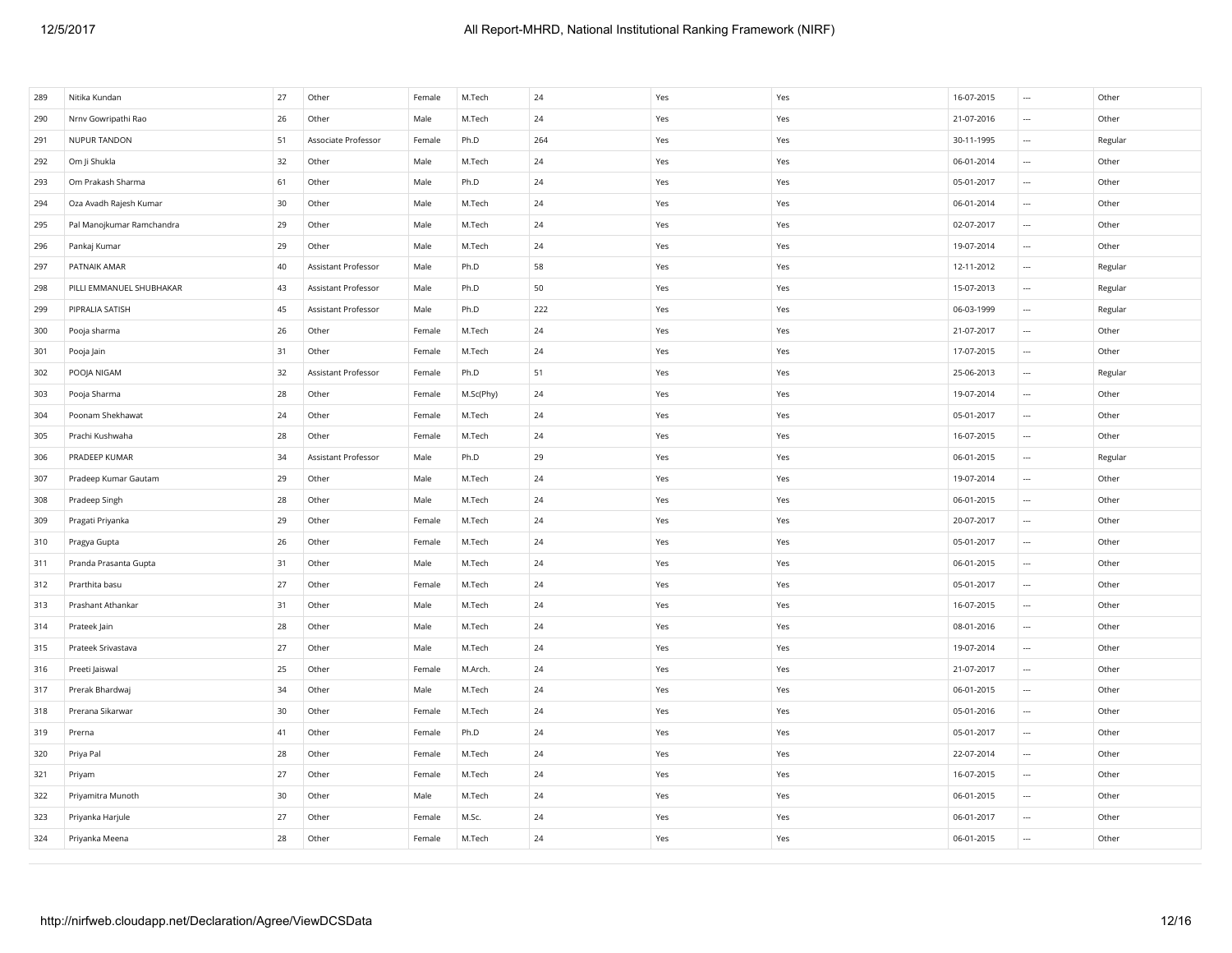| 325 | Pulak Avinashi               | 29 | Other               | Female | M.A       | 24  | Yes           | Yes | 06-01-2015 | $\overline{\phantom{a}}$ | Other   |
|-----|------------------------------|----|---------------------|--------|-----------|-----|---------------|-----|------------|--------------------------|---------|
| 326 | Pushpendra Singh             | 29 | Other               | Male   | M.Tech    | 24  | Yes           | Yes | 06-01-2017 | $\overline{\phantom{a}}$ | Other   |
| 327 | Radhe Shyam                  | 24 | Other               | Male   | M.Sc(Phy) | 24  | Yes           | Yes | 06-01-2017 | $\cdots$                 | Other   |
| 328 | Rahul Ratnakumar             | 30 | Other               | Male   | M.Tech    | 24  | Yes           | Yes | 19-07-2014 | $\ldots$                 | Other   |
| 329 | Rahul Ratnakumar             | 30 | Other               | Male   | M.Tech    | 24  | Yes           | Yes | 14-09-2009 | $\overline{\phantom{a}}$ | Regular |
| 330 | Rahul Ratnakumar             | 30 | Other               | Male   | M.Tech    | 24  | Yes           | No  | 28-06-2013 | 17-10-2017               | Regular |
| 331 | RAJEEV SHRINGI               | 55 | Professor           | Male   | B. Arch   | 360 | Yes           | Yes | 02-09-1987 | $\cdots$                 | Regular |
| 332 | Rajendra Singh               | 29 | Other               | Male   | M.Tech    | 24  | Yes           | Yes | 05-01-2017 | $\overline{\phantom{a}}$ | Other   |
| 333 | Rajkumar Yadav               | 28 | Other               | Male   | M.Tech    | 24  | Yes           | Yes | 20-07-2017 | $\overline{\phantom{a}}$ | Other   |
| 334 | Raju Patel                   | 31 | Other               | Male   | M.Tech    | 24  | Yes           | Yes | 06-01-2015 | $\ldots$                 | Other   |
| 335 | Rajvir Kaur                  | 27 | Other               | Female | M.Tech    | 24  | Yes           | Yes | 16-07-2015 | $\cdots$                 | Other   |
| 336 | Rakesh Baghel                | 26 | Other               | Male   | M.Tech    | 24  | Yes           | Yes | 19-07-2014 | $\ldots$                 | Other   |
| 337 | RAKESH BAIRATHI              | 54 | Associate Professor | Male   | B.E       | 360 | Yes           | Yes | 16-02-1987 | $\overline{\phantom{a}}$ | Regular |
| 338 | Rakesh Choudhary             | 23 | Other               | Male   | M.Tech    | 24  | Yes           | Yes | 06-01-2017 | $\cdots$                 | Other   |
| 339 | RAM AVATAR GUPTA             | 61 | Professor           | Male   | Ph.D      | 324 | Yes           | Yes | 22-11-1990 | $\cdots$                 | Regular |
| 340 | RAM NIWAS SHARMA             | 54 | Associate Professor | Male   | M.Plan    | 312 | Yes           | Yes | 08-05-1983 | $\overline{\phantom{a}}$ | Regular |
| 341 | RAMANA P V                   | 41 | Assistant Professor | Male   | Ph.D      | 63  | Yes           | Yes | 27-06-2012 | $\ldots$                 | Regular |
| 342 | Ramanpreet Singh             | 30 | Other               | Male   | M.Tech    | 24  | Yes           | Yes | 19-07-2014 | $\ldots$                 | Other   |
| 343 | RAMESH BABU BATTULA          | 38 | Assistant Professor | Male   | M.Tech    | 63  | Yes           | Yes | 05-07-2012 | $\ldots$                 | Regular |
| 344 | Rana Veer Pratap Singh       | 31 | Other               | Male   | M.Tech    | 24  | Yes           | Yes | 06-01-2016 | $\ldots$                 | Other   |
| 345 | Ranjeet Kumar                | 32 | Other               | Male   | M.Tech    | 24  | Yes           | Yes | 16-07-2015 | $\ldots$                 | Other   |
| 346 | RASHMI JAIN                  | 63 | Professor           | Female | Ph.D      | 276 | Yes           | Yes | 09-11-1994 | $\ldots$                 | Regular |
| 347 | Rathor Sumit kumar Kallubhai | 28 | Other               | Male   | M.Tech    | 24  | Yes           | Yes | 21-07-2017 | $\overline{\phantom{a}}$ | Other   |
| 348 | Ravi Kant Yadav              | 28 | Other               | Male   | M.Tech    | 24  | Yes           | Yes | 22-07-2016 | $\ldots$                 | Other   |
| 349 | Ravindra Singh               | 26 | Other               | Male   | M.Tech    | 24  | Yes           | Yes | 06-01-2015 | $\cdots$                 | Other   |
| 350 | Ravindra Singh Shekhawat     | 27 | Other               | Male   | M.Tech    | 24  | Yes           | Yes | 20-07-2016 | $\ldots$                 | Other   |
| 351 | REETA SINGH                  | 36 | Assistant Professor | Male   | Ph.D      | 17  | $\mathsf{No}$ | Yes | 02-05-2016 | $\overline{\phantom{a}}$ | Regular |
| 352 | Renu                         | 25 | Other               | Female | M.Tech    | 24  | Yes           | Yes | 19-07-2014 | $\cdots$                 | Other   |
| 353 | Renu Dhayal                  | 25 | Other               | Female | M.Sc(Phy) | 24  | Yes           | Yes | 17-07-2015 | $\cdots$                 | Other   |
| 354 | Richa Sharma                 | 28 | Other               | Female | M.Sc.     | 24  | Yes           | Yes | 27-07-2016 | $\ldots$                 | Other   |
| 355 | RINA SURANA                  | 56 | Associate Professor | Female | M.Plan    | 300 | Yes           | Yes | 03-09-1992 | $\overline{\phantom{a}}$ | Regular |
| 356 | RITU AGARWAL                 | 37 | Assistant Professor | Female | Ph.D      | 51  | Yes           | Yes | 12-06-2013 | $\cdots$                 | Regular |
| 357 | Ritu Sharma                  | 27 | Other               | Female | M.Tech    | 24  | Yes           | Yes | 16-07-2015 | $\cdots$                 | Other   |
| 358 | Ritu sharma                  | 29 | Other               | Female | M.Tech    | 24  | Yes           | Yes | 06-01-2014 | $\ldots$                 | Other   |
| 359 | Rohit                        | 28 | Other               | Male   | M.Tech    | 24  | Yes           | Yes | 20-07-2017 | $\overline{\phantom{a}}$ | Other   |
| 360 | Rohitash Kumar               | 28 | Other               | Male   | M.Tech    | 24  | Yes           | Yes | 20-07-2016 | $\overline{\phantom{a}}$ | Other   |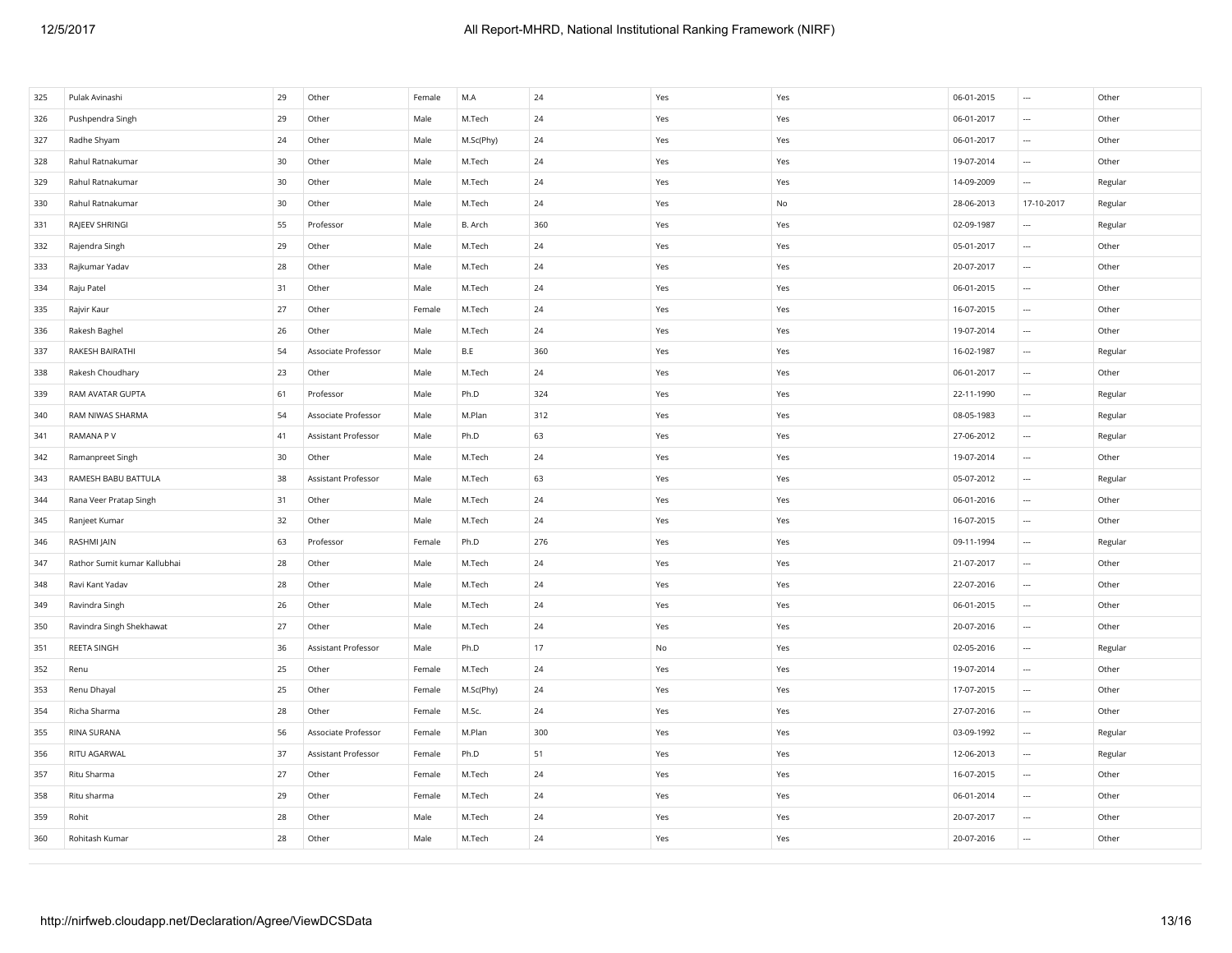| 361 | ROSALIN SAHOO             | 33              | Assistant Professor | Female | Ph.D      | 17  | No  | Yes | 02-05-2016 | $\cdots$                 | Regular |
|-----|---------------------------|-----------------|---------------------|--------|-----------|-----|-----|-----|------------|--------------------------|---------|
| 362 | Ruchika Sharma            | 29              | Other               | Female | M.Tech    | 24  | Yes | Yes | 22-07-2016 | $\cdots$                 | Other   |
| 363 | Rupali Baghel             | 27              | Other               | Female | M.Tech    | 24  | Yes | Yes | 19-07-2014 | $\ldots$                 | Other   |
| 364 | Sachin Dube               | 28              | Other               | Male   | M.Tech    | 24  | Yes | Yes | 21-07-2017 | $\ldots$                 | Other   |
| 365 | Sachin Sharma             | 32              | Other               | Male   | M.Tech    | 24  | Yes | Yes | 22-07-2016 | $\ldots$                 | Other   |
| 366 | Sakshi Batra              | 26              | Other               | Female | M.Tech    | 24  | Yes | Yes | 21-07-2016 | $\ldots$                 | Other   |
| 367 | Salman Siddique           | 27              | Other               | Male   | M.Tech    | 24  | Yes | Yes | 06-01-2015 | $\ldots$                 | Other   |
| 368 | Sandeep Chawda            | 31              | Other               | Male   | M.Tech    | 24  | Yes | Yes | 11-01-2016 | $\ldots$                 | Other   |
| 369 | Sandeep Kumar             | 26              | Other               | Male   | M.Tech    | 24  | Yes | Yes | 05-01-2016 | $\ldots$                 | Other   |
| 370 | Sandeep Kumar             | 27              | Other               | Male   | M.Tech    | 24  | Yes | Yes | 17-07-2015 | $\ldots$                 | Other   |
| 371 | Sandeep Singh Shekhawat   | 31              | Other               | Male   | M.Tech    | 24  | Yes | Yes | 05-01-2017 | $\ldots$                 | Other   |
| 372 | SANJEEV AGRAWAL           | 57              | Associate Professor | Male   | M.Tech    | 396 | Yes | Yes | 21-02-1984 | $\overline{\phantom{a}}$ | Regular |
| 373 | Santan Rishi Pradhan      | 60              | Other               | Male   | B.E       | 24  | Yes | Yes | 05-01-2017 | $\cdots$                 | Other   |
| 374 | Santosh Kumar             | 31              | Other               | Male   | M.Tech    | 24  | Yes | Yes | 20-07-2017 | $\ldots$                 | Other   |
| 375 | Sanyam Dangayach          | 37              | Other               | Male   | M.S       | 24  | Yes | Yes | 19-01-2017 | $\ldots$                 | Other   |
| 376 | Saptarshi Sarkar          | 24              | Other               | Male   | M.Tech    | 24  | Yes | Yes | 22-07-2016 | $\overline{\phantom{a}}$ | Other   |
| 377 | Sarishty Gupta            | 26              | Other               | Female | M.Tech    | 24  | Yes | Yes | 05-01-2017 | $\cdots$                 | Other   |
| 378 | Sarita Kalla              | 30              | Other               | Female | M.Tech    | 24  | Yes | Yes | 16-07-2015 | $\cdots$                 | Other   |
| 379 | Satyavir Singh            | 32              | Other               | Male   | M.Sc(Phy) | 24  | Yes | Yes | 06-01-2014 | $\ldots$                 | Other   |
| 380 | Satyendra Singh           | 30              | Other               | Male   | M.Tech    | 24  | Yes | Yes | 16-07-2015 | $\ldots$                 | Other   |
| 381 | Saurabh Ratra             | 32              | Other               | Male   | M.Tech    | 24  | Yes | Yes | 06-01-2014 | $\ldots$                 | Other   |
| 382 | Saurav Kumar              | 29              | Other               | Male   | M.Tech    | 24  | Yes | Yes | 06-01-2015 | $\ldots$                 | Other   |
| 383 | SAXENA DIPTI              | 40              | Assistant Professor | Female | Ph.D      | 50  | Yes | Yes | 19-06-2013 | $\ldots$                 | Regular |
| 384 | Shailendra Kumar Tripathi | 35              | Other               | Male   | M.Tech    | 24  | Yes | Yes | 06-01-2014 | $\ldots$                 | Other   |
| 385 | Shalini Pal               | 28              | Other               | Female | M.Tech    | 24  | Yes | Yes | 06-01-2014 | $\overline{\phantom{a}}$ | Other   |
| 386 | SHARMA DIPTI              | 50              | Assistant Professor | Female | Ph.D      | 114 | Yes | Yes | 04-03-2008 | $\cdots$                 | Regular |
| 387 | SHARMA MONICA             | 47              | Assistant Professor | Female | Ph.D      | 62  | Yes | Yes | 16-07-2012 | $\ldots$                 | Regular |
| 388 | SHARMA RITU               | 49              | Assistant Professor | Female | Ph.D      | 222 | Yes | Yes | 04-03-1999 | $\ldots$                 | Regular |
| 389 | Sharma Suman Dharampal    | 37              | Other               | Female | M.Tech    | 24  | Yes | Yes | 16-07-2015 | $\ldots$                 | Other   |
| 390 | Shashank Srivastava       | 28              | Other               | Male   | M.Tech    | 24  | Yes | Yes | 20-07-2017 | $\ldots$                 | Other   |
| 391 | Sheetal Kumar Jain        | 25              | Other               | Male   | M.Tech    | 24  | Yes | Yes | 05-01-2017 | $\ldots$                 | Other   |
| 392 | Shitanshu Sapre           | 31              | Other               | Male   | M.Tech    | 24  | Yes | Yes | 05-01-2016 | $\overline{\phantom{a}}$ | Other   |
| 393 | SHIV OM MEENA             | 31              | Assistant Professor | Male   | M.Tech    | 64  | Yes | Yes | 22-05-2012 | $\cdots$                 | Regular |
| 394 | Shivali Arora             | 29              | Other               | Female | M.Tech    | 24  | Yes | Yes | 19-07-2016 | $\cdots$                 | Other   |
| 395 | shivani Shisodia          | 25              | Other               | Male   | M.Sc(Phy) | 24  | Yes | Yes | 22-07-2016 | $\ldots$                 | Other   |
| 396 | Shivendu                  | 30 <sub>o</sub> | Other               | Male   | M.Tech    | 24  | Yes | Yes | 19-07-2014 | $\overline{\phantom{a}}$ | Other   |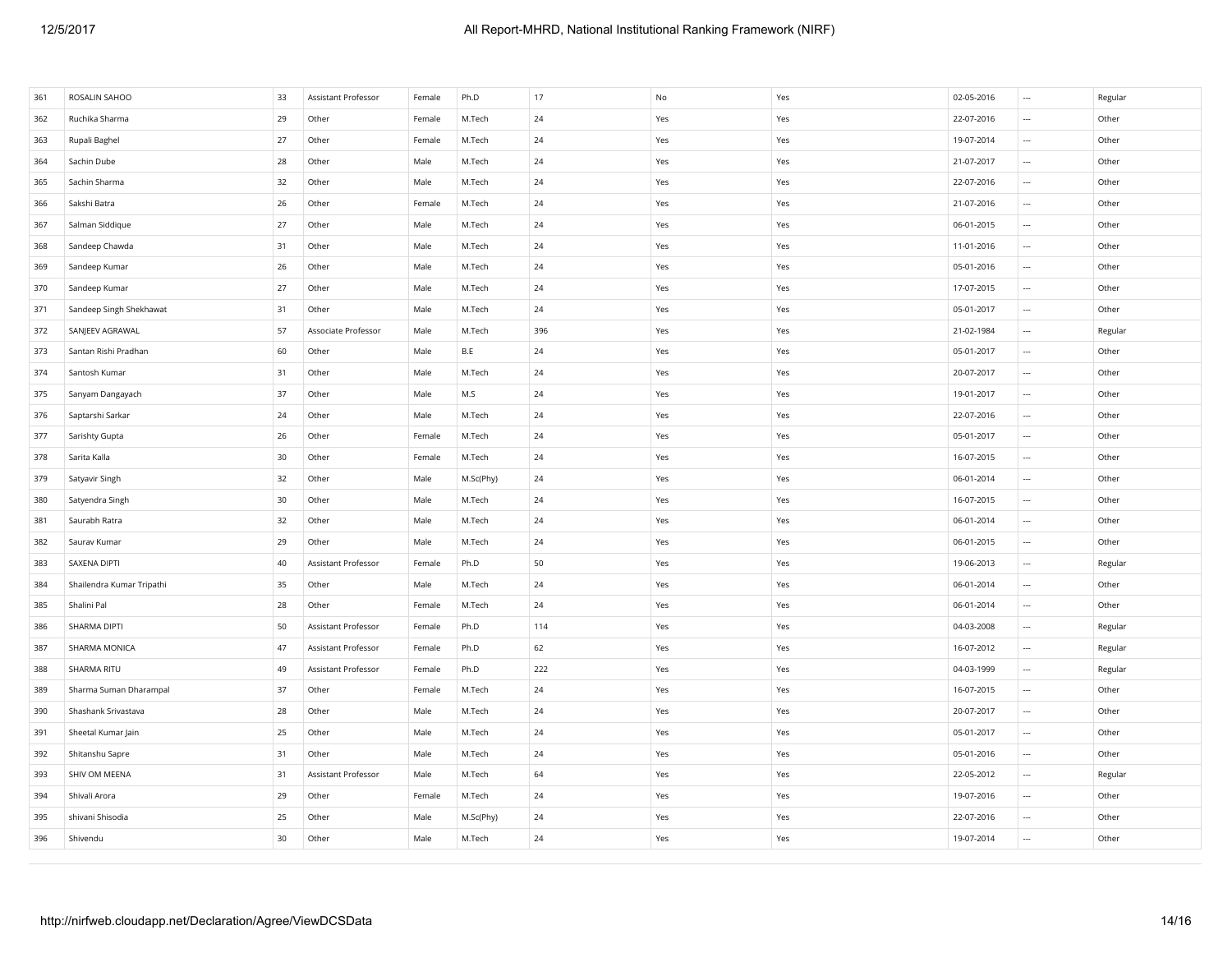| 397 | Shobit Kumar Dwivedi   | 28 | Other               | Male   | M.Tech  | 24  | Yes | Yes                           | 22-07-2016 | $\sim$                   | Other   |
|-----|------------------------|----|---------------------|--------|---------|-----|-----|-------------------------------|------------|--------------------------|---------|
| 398 | Shrikant               | 38 | Other               | Male   | M.Tech  | 24  | Yes | Yes                           | 19-07-2014 | $\sim$                   | Other   |
| 399 | SHRIVASTAVA SANDEEP    | 39 | Assistant Professor | Male   | Ph.D    | 60  | Yes | Yes                           | 05-10-2012 | $\cdots$                 | Regular |
| 400 | Shuchi Mala            | 28 | Other               | Female | M.Tech  | 24  | Yes | Yes                           | 06-01-2014 | $\overline{\phantom{a}}$ | Other   |
| 401 | Sidharth Pancholi      | 24 | Other               | Male   | M.Tech  | 24  | Yes | Yes                           | 06-01-2017 | $\overline{\phantom{a}}$ | Other   |
| 402 | SINGH AMIT KUMAR       | 38 | Assistant Professor | Male   | Ph.D    | 63  | Yes | Yes                           | 16-07-2012 | $\cdots$                 | Regular |
| 403 | SINGHAL RAHUL          | 35 | Assistant Professor | Male   | Ph.D    | 62  | Yes | Yes                           | 30-07-2012 | $\ldots$                 | Regular |
| 404 | Soma Kumawat           | 35 | Other               | Female | M.Tech  | 24  | Yes | Yes                           | 06-01-2014 | $\overline{\phantom{a}}$ | Other   |
| 405 | Sonam Parashar         | 28 | Other               | Female | M.Tech  | 24  | Yes | Yes                           | 06-01-2015 | $\overline{\phantom{a}}$ | Other   |
| 406 | SONI GUNJAN            | 37 | Assistant Professor | Male   | Ph.D    | 86  | Yes | Yes                           | 09-07-2012 | $\cdots$                 | Regular |
| 407 | SONKAR SUMIT KUMAR     | 34 | Assistant Professor | Male   | Ph.D    | 50  | Yes | Yes                           | 24-07-2013 | $\cdots$                 | Regular |
| 408 | Sonu Lamba             | 28 | Other               | Female | M.Tech  | 24  | Yes | Yes                           | 16-07-2015 | $\cdots$                 | Other   |
| 409 | Soumyadeep ray         | 28 | Other               | Male   | M.Tech  | 24  | Yes | Yes                           | 16-07-2015 | $\cdots$                 | Other   |
| 410 | Sourabh Bhaskar        | 30 | Other               | Male   | M.Tech  | 24  | Yes | Yes                           | 05-01-2017 | $\cdots$                 | Other   |
| 411 | Sourabh Vern           | 23 | Other               | Male   | M.Tech  | 24  | Yes | Yes                           | 20-07-2017 | $\overline{\phantom{a}}$ | Other   |
| 412 | SUBBARAMAIAH V         | 31 | Assistant Professor | Male   | Ph.D    | 30  | Yes | Yes                           | 20-04-2015 | $\cdots$                 | Regular |
| 413 | Subhasish Mallick      | 24 | Other               | Male   | M.Tech  | 24  | Yes | Yes                           | 22-07-2016 | $\cdots$                 | Other   |
| 414 | Sudhanshu Singh        | 29 | Other               | Male   | M.Tech  | 24  | Yes | Yes                           | 05-01-2016 | $\cdots$                 | Other   |
| 415 | SUDHIR KASHYAP         | 37 | Assistant Professor | Male   | Ph.D    | 17  | No  | Yes                           | 28-04-2016 | $\sim$                   | Regular |
| 416 | Sumit Sharma           | 32 | Other               | Male   | M.Tech  | 24  | Yes | $\operatorname{\mathsf{Yes}}$ | 19-07-2016 | $\cdots$                 | Other   |
| 417 | Sunil Manani           | 26 | Other               | Male   | M.Tech  | 24  | Yes | Yes                           | 20-07-2017 | $\cdots$                 | Other   |
| 418 | Sunil Rajoriya         | 30 | Other               | Male   | M.Tech  | 24  | Yes | Yes                           | 06-01-2014 | $\ldots$                 | Other   |
| 419 | Sunita Tolani          | 33 | Other               | Female | M.Tech  | 24  | Yes | Yes                           | 05-01-2017 | $\sim$                   | Other   |
| 420 | SUSHANTA KUMAR JANA    | 57 | Associate Professor | Male   | Ph.D    | 312 | Yes | Yes                           | 07-11-1991 | $\sim$                   | Regular |
| 421 | Sushindra Kumar Gupta  | 30 | Other               | Male   | M.Tech  | 24  | Yes | Yes                           | 06-01-2014 | $\sim$                   | Other   |
| 422 | Sushma                 | 26 | Other               | Female | M.Tech  | 24  | Yes | Yes                           | 11-01-2017 | $\cdots$                 | Other   |
| 423 | SWARNKAR ANIL          | 46 | Assistant Professor | Male   | Ph.D    | 223 | Yes | Yes                           | 04-03-1999 | $\cdots$                 | Regular |
| 424 | Swati Dubay            | 26 | Other               | Female | M.Tech  | 24  | Yes | Yes                           | 16-07-2015 | $\cdots$                 | Other   |
| 425 | Syed Ahmed Kabeer K I  | 26 | Other               | Male   | M.Tech  | 24  | Yes | Yes                           | 06-01-2015 | $\cdots$                 | Other   |
| 426 | T C GUPTA              | 57 | Associate Professor | Male   | Ph.D    | 336 | Yes | Yes                           | 09-01-1989 | $\overline{\phantom{a}}$ | Regular |
| 427 | Tanuj Rawat            | 26 | Other               | Male   | M.Tech  | 24  | Yes | Yes                           | 21-07-2017 | $\cdots$                 | Other   |
| 428 | Tanvi Chawla           | 26 | Other               | Female | M.Tech  | 24  | Yes | Yes                           | 16-07-2015 | $\cdots$                 | Other   |
| 429 | Tarun Kumar Chaturvedi | 48 | Other               | Male   | M.Tech  | 24  | Yes | Yes                           | 20-07-2017 | $\cdots$                 | Other   |
| 430 | Tarun Kumar Sharma     | 31 | Other               | Male   | M.Tech  | 24  | Yes | Yes                           | 09-01-2017 | $\overline{\phantom{a}}$ | Other   |
| 431 | <b>TARUN VARMA</b>     | 51 | Associate Professor | Male   | M.E.    | 300 | Yes | Yes                           | 01-07-1992 | $\sim$                   | Regular |
| 432 | TARUSH CHANDRA         | 48 | Associate Professor | Male   | B. Arch | 252 | Yes | Yes                           | 08-01-1996 | $\cdots$                 | Regular |
|     |                        |    |                     |        |         |     |     |                               |            |                          |         |